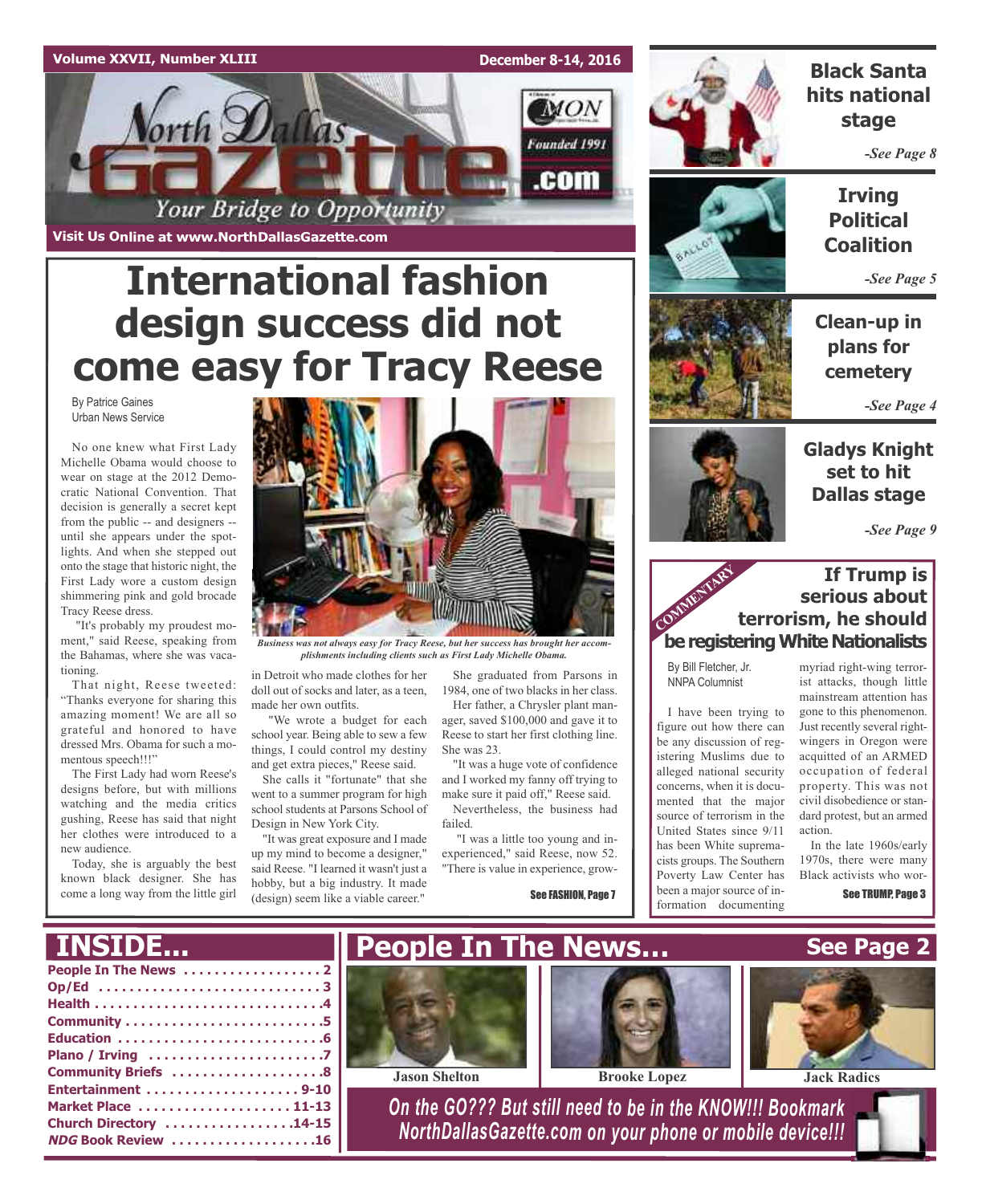#### **People in the News www.NorthDallasGazette.com**

### **Jason Shelton**

The University of Texas at Arlington has named Jason Shelton, an associate professor in the Department of Sociology and Anthropology and expert on the sociology of religion, race and class, as director of the University's Center for African American Studies. His appointment takes effect Jan. 1, 2017.

Shelton joined UTA in 2008 as an assistant professor and has served as a faculty affiliate of the Center since its founding in 2012. He is a heavily sought-after speaker and media com-



mentator on black middle class culture and ideology, racial and ethnic attitudes, the sociology of religion, and the debate over race versus class.

Previously, he served on

### **Brooke Lopez**

UT Dallas junior Brooke Lopez figured out early on that she wanted a career in politics and sought her first political office at age 18, running for city council in her hometown of Wylie, Texas.

Though she lost her bid, the public affairs and geography major — then a freshman — showed an enthusiasm for politics that proved to be a key factor in her selection to the Student Advisory Council of the American Association of University Women (AAUW), an organization that seeks eq-



uity and education for women and girls.

Lopez is the first UT Dallas student selected to the council. She is one of 10 emerging leaders across the country who will help ad-

vise AAUW on the needs of college students, organize campus projects and assist with planning the organization's annual National Conference for College Women Student Leaders. mentoring and engagement

the faculty of Miami-Dade College, the College of Wooster and Rice University. Shelton earned his undergraduate degree in sociology from Kent State University. He holds master's and doctoral degrees in sociology from the University

"Dr. Shelton distinguished himself early on as a very strong candidate to lead UTA's Center for African American Studies," said Ron Elsenbaumer, interim provost and vice president for academic affairs. "He has visionary leadership as demonstrated by his teaching, research activity,

of Miami.

"I was shocked," Lopez recalled thinking when she was selected. "There are so many other amazing women on the board. I'm honored to serve with them."

Abigail Sara Lewis, vice president for the AAUW's Campus Leadership Programs, said the applicant pool was highly competitive.

"Brooke, and her leadership on the UT Dallas camwith students, faculty, staff and others within and outside of the African-American community."

Elsenbaumer noted that Shelton also shares a vision for helping to improve the health and human condition of all people, as well as developing strategies for building more sustainable urban communities, two core themes of the University's Strategic Plan 2020: Bold Solutions | Global Impact .

Shelton was selected after a national search that attracted distinguished candidates from across the country. He succeeds W. Marvin Dulaney, interim CAAS di-

pus, stood out among undergraduate and graduate students from campuses across the country. UT Dallas should be commended for its role in providing an environment for such a strong leader to thrive," Lewis said.

Though UT Dallas does not have an AAUW chapter yet, Lopez will work on a project with fellow student Kaylie Hartman to highlight affirmative consent. Together they will co-host the "Consent Country Concert" on April 14. Hartman is the University's liaison for the It's On Us campaign, a national initiative that empowrector, former History Department chair, and associate professor emeritus.

"I am honored to accept this role for a number of reasons," Shelton said. "First, it provides a major opportunity to impact people's lives in a way that takes the classroom beyond the traditional boundaries and into the community. Second, it serves as a platform for conducting and sharing research that furthers our understanding of the contemporary African American experience, as well as our nation's past, present and future."

Shelton is the author of several published articles and the book, "Blacks and

ers students to help end sexual assault on campuses. Lopez will tap her experience as a DJ as she helps plan the concert. She is a cohost for Radio UTD's "Red Dirt Radio Show," the only college-based radio program to feature a regional genre of country music that blends aspects of rock, blues and

Lopez first learned about AAUW when she applied for a scholarship from the organization while still in high school. She had already been active with IG-NITE and Running Start, organizations that seek to build political ambition in

folk.

ica: How Racial Discrimination Shapes Religious Convictions (2012)," which was honored by the Southern Conference on African American Studies with the prestigious C. Calvin Smith Award. The book also earned honorable mention from the American SociologicalAssociation's Sociology of Religious Section. The Center for African

Whites in Christian Amer-

American Studies was established in August 2012 and is the only center of its kind in North Texas, and one of only three in the state. The Center builds on

### See SHELTON, Page 6

young women.

Her interests in juvenile law and gun legislation were spurred at age 15, when one of her friends was murdered. Lopez researched and proposed Nahum's Law, a bill passed in Texas that states "a person charged as a minor with capital murder may not have their record sealed."

Though her bid for city council failed, the city of Wylie appointed Lopez as vice chair for the city's Public Arts Advisory Board.

At UT Dallas, Lopez is

### See LOPEZ, Page 6

### **Jack Radics**

(Black PR Wire) Atlanta, GA- Nov. 7, - Platinum selling Jamaican recording artist Jack Radics has been hailed as one of Jamaica's finest cultural ambassadors and a National Treasure by Mrs Jewel Scott, Honorary Consul of the Jamaican Atlanta Consulate in Georgia.

Mrs Scott made the remarks as she issued they keynote address at the launch of Radics' new album, The Watershed, at the Bassmint Production Studios in Atlanta this past Friday evening, Nov.4.

Before a standing room only crowd filled with



fessionals and well wishers, Mrs Scott called the launch of The Watershed album "Another milestone in the artistic journey of one of Jamaica's finest sons and one of our most distinguished cultural ambassadors."

She noted that in a ca-

reer spanning nearly thirty years, Radics had held the flag of his nation high on stages across the world, and had refused to bow to commercial pressure to create anything but "Music he can be proud of."

"We are all the richer for the music he has given usas a producer, songwriter, bandleader and a singer," she stated.

The event was hosted by award winning hip hop artist and radio DJ Chubb Rock, of Majik 107.5 FM's popular afternoon show The Ride, and featured performances by Radics along with The Blak Diamond Band, Rica Newell, and John 'Jubu'

Smith of Maze featuring Frankie Beverly fame.

The launch also featured the World Premiere screening of the music video for Love Is, the first single from the album. The video was directed by acclaimed film director James Thayer.

Three versions of The Watershed album – main, acoustic and instrumental renditions - were all released simultaneously on Friday, a rarity in the music industry.

It was also announced that Radics will shortly be embarking on a major tour to promote the album throughout the United States.



*2 | December 8-14, 2016 | North Dallas Gazette*

*For the 411 in the community, go to www.northdallasgazette.com*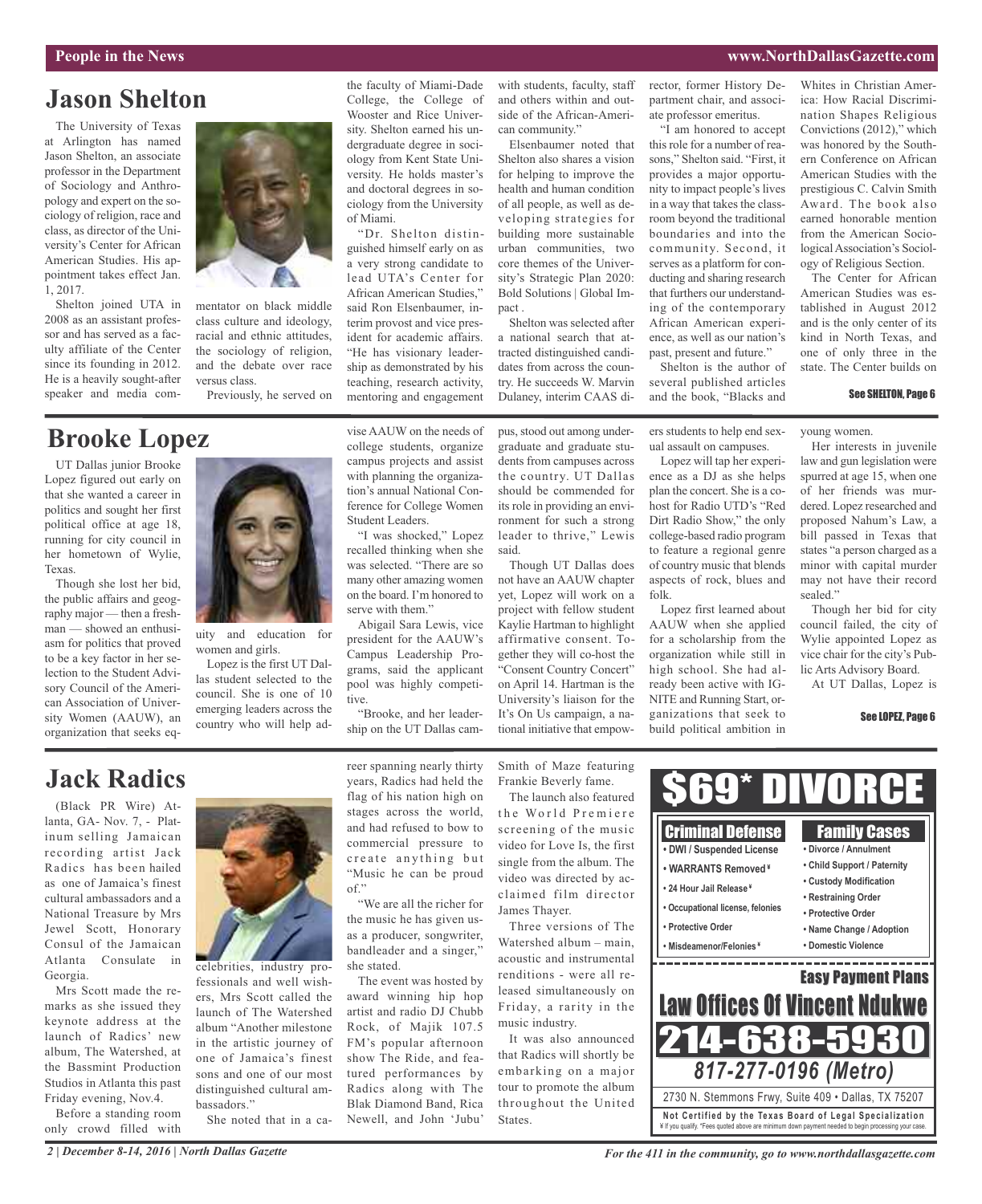#### **www.NorthDallasGazette.com Op-Ed**



*North Dallas Gazette assumes no responsibility for unsolicited material and reserves the right to edit and make appropriate revisions.*

> *"Do what you say you are going to do ... when you say you are going to do it.*

**Publisher's Office:** publisher@northdallasgazette.com

**Sales Department:** marketing@northdallasgazette.com 972-509-9049

### **Editorial Department:**

editor@northdallasgazette.com

### **Online:**

www.NorthDallasGazette.com www.twitter.com/NDGEditor www.facebook.com/NorthDallasGazette www.pinterest.com/NDallasGazette www.instagram.com/NorthDallasGazette

### STAFF

**Chairman Emeritus** *Jim Bochum 1933 – 2009*

> **Religious/ Marketing Editor** *Shirley Demus Tarpley*

> > **Contributing Writers** *Jackie Hardy Terri Schlichenmeyer Nicole Scott Hope Oriabure-King David Wilfong*

**Editor** *Ruth Ferguson*

**Published By** *Minority Opportunity News, Inc.*

> **Web Master** *Todd Jones*

**Special Projects Manager** *Edward Dewayne "Preacher Boy"Gibson, Jr. James C. Allen*

#### **Community Marketing**

*Nina Garcia Nadina Davis Betheny M. Sargent*

#### **Advisory Board:**

*John Dudley Myrtle Hightower Fred Moses Annie Dickson Cecil Starks Willie Wattley Coty Rodriguez-Anderson B. J. Williams Denise Upchurch Barbara Simpkins, ADVISORY BOARD SECRETARY*

**Advisory Board Committees:** *Public Relations Planning and Implementation*

**Production** *Margaret Freelon David Wilfong*

Cecil Starks, CHAIRPERSON *Business Growth Referral* John Dudley, CHAIRPERSO

*Program Policy Development* Annie Dickson, CHAIRPER

Myrtle Hightower, CHAIRPERSON Coty Rodriguez

*Quality Assurance*

**Hillary Clinton gets 2 million more votes than Donald Trump and everyone pretends they don't notice**

By Lauren Victoria Burke NNPA Contributor

Imagine if Donald Trump got two million more votes than Hillary Clinton, but by some fluke of Electoral College math, Clinton won. What would Trump be saying? The answer is easy: He'd be saying what he said weeks before Election Day: That the election was rigged against him. Why the same isn't true the other way around is anyone's guess.

On November 23, we learned that Clinton received two million more popular votes than Trump. Yeah, I know: Trump will be the next President. At some point someone has to ask: Does it make sense that the person who received the most votes isn't the winner? Does it make sense that Clinton has a wider vote margin over Trump than seven people who eventually became President?

The talk after the election was that the Democratic Party needs an overhaul and all is lost for the party. But the Democrats should be careful not to over-correct. If receiving two million more votes signals a crisis, that's quite something. Just imagine that Democrats received 2 million more votes with an

## **TRUMP,** continued from Page <sup>1</sup>

ried that, in the face of some alleged crisis proclaimed by the U.S. government, African Americans would be placed into concentration camps. The mainstream political establishment declared that we were paranoid. While it was true, they would say, that Japanese immigrants and Japanese Americans had been imprisoned in 1942 as an alleged security threat during World War II, we were subjected to repeated arguments that this would never happen again; what happened to the

Japanese had been an aberration. The fact that Native Americans had been locked up on reservations was con-

Presidential elections. Republican candidates, including, but not limited to, now President-elect Donald Trump, began making suggestions regarding the registering and possible interning of Muslims in the U.S. The rationale: alleged national security concerns.

if not detention, has not dis-

know what happened next.

It's unlikely all of that would happen again, but after President Obama made the DNC an afterthought in favor of his Obama for America (OFA) affinity project, who knows what the future holds.

"Mr. Trump is unfit to serve. His scapegoating of so many Americans, and his impulsivity, bullying, lying, admitted history of sexual assault, and utter lack of experience make him a danger," wrote Elijah Berg, who has launched the petition urging electors to vote for Hillary Clinton over Donald Trump. The petition now has over 4.6 million people signed on.

Former Green Party candidate for President Jill Stein has raised \$5 million dollars for a recount efforts in Wisconsin, Pennsylvania and Michigan. You can bet that the two states with Republican governor, Wisconsin and Michigan, will reject a recount for fear of what they might find.

*Lauren Victoria Burke is a political analyst who speaks on politics and African American leadership. She c a n b e c o n t a c t e d a t LBurke007@gmail.com and on Twitter at @LVBurke.*

horrible act, solely due to some sort of inexplicable compulsion.

If there is a registry of Muslims, then all people of conscience should sign up as an act of protest. We should ensure that the registry is debunked and that any discussion of terrorism in the U.S. begins with a current and historical examination of the main danger of terrorism we face, terrorism perpetrated by the homegrown right-wing.

*Bill Fletcher, Jr. is a talk showhost,writer and activist. Followhim on Twitter @Bill-FletcherJr, Facebook and at www.billfletcherjr.com.*

*The North Dallas Gazette, formerly Minority Opportunity News, was founded in July 1991, by Mr.Jim Bochum and Mr.Thurman R. Jones. North Dallas Gazette is a wholly owned subsidairy of Minority Opportunity News, Inc.*



*Clinton got more than 2 million more votes than Donald Trump and somehow lost the election. This is the second time in recent years*

imperfect candidate of the more specifically President Obama — do instead? As *when Democrats took the popular vote but ended up losing the election. The last time was when Al Gore lost to President George W. Bush in 2000. (Photo: NNPA)*

past carrying loads of baggage. The bigger problem for

the Democrats is running establishment candidates at the top of the ticket in an age of anti-establishment politics doesn't work. The 2008 run of Barack Obama should have taught them the value of change politics to the American voters. But what did the Democratic Party —

Fast forward to the 2016

This threat of registration,

cessor, put her in the position of Secretary of State, selected a Democratic National Committee Chair who wouldn't get in the way and fought against Vice President Joe Biden and Sen. Bernie Sanders' efforts during the primaries.And we all

the leader of the party, the President handpicked Hillary Clinton as his suc-

appeared. Despite the fact that White supremacists are the main source of terrorism in the U.S., there has been no call to register White nationalists, let alone any

person, who committed the

veniently ignored.

other White people. Using the Trump rationale, there should be a massive registering of White nationalists since history demonstrates their propensity for violence. Yet any time the issue of right-wing/White supremacist terrorism is raised, it is brushed under the rug and the act(s) of violence is pinned on an allegedly disturbed White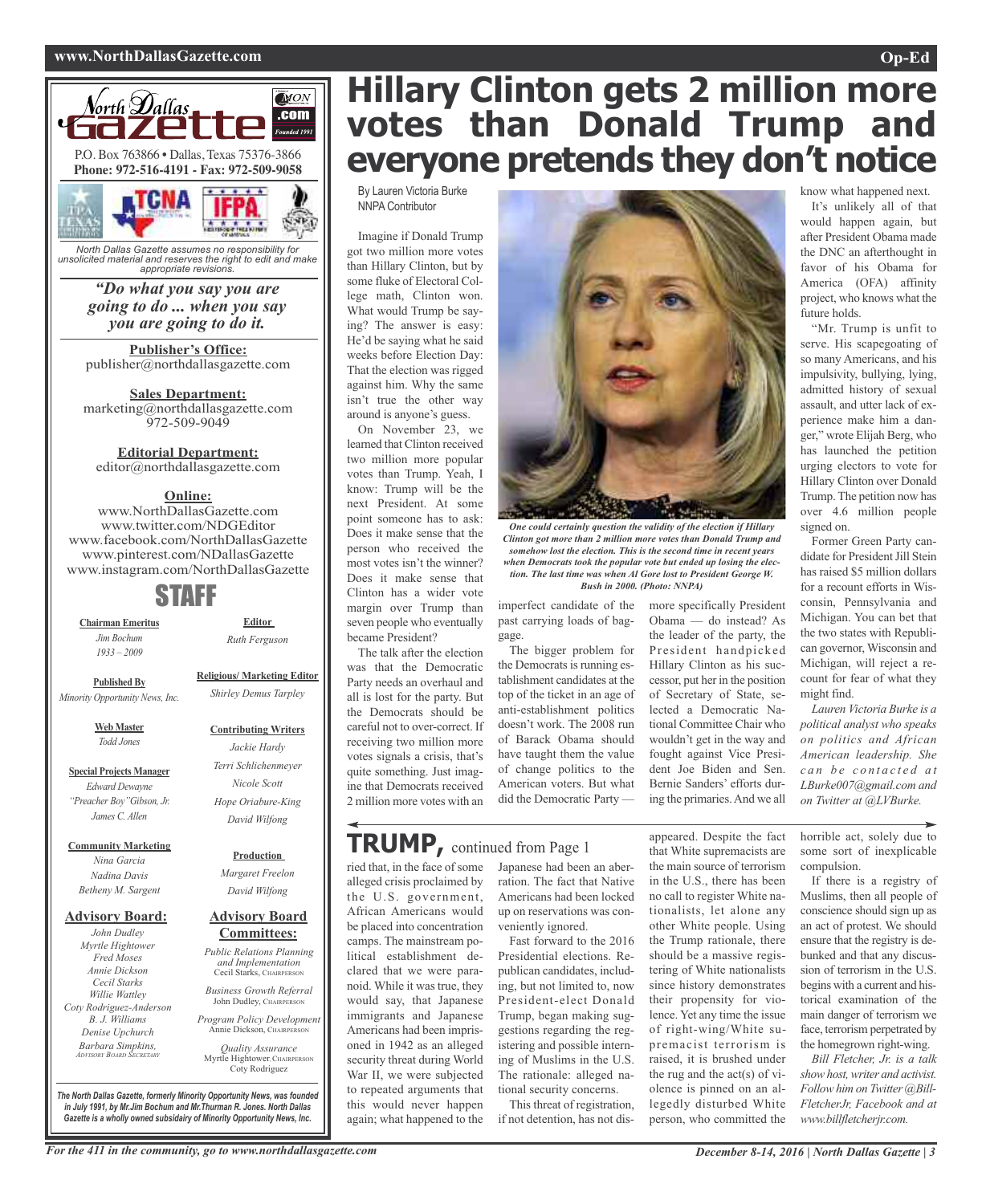# **Nearly 2 million Texans may not realize they are eligible for help with 2017 health coverage**

Already, about 8.8 million Americans, and 913,177 Texans, who buy health insurance through HealthCare.gov receive tax credits that help make coverage more affordable. But about 12 million more Americans, including 1,919,600 Texans, may also be eligible for help during this Open Enrollment, but not know it. This group includes:

• Current HealthCare.gov **consumers:** 38,600 Texas consumers who didn't get tax credits last year could be eligible for tax credits in 2017, even if their income remains the same, because financial assistance moves along with rates. That's 20 percent of currently unsubsidized Texas Marketplace consumers. **• Off-Marketplace individual consumers:** About 252,000 Texans who currently pay full price for individual coverage off-Marketplace could be eligible for tax credits if they purchase a

2017 plan through Health-Care.gov instead. **• The remaining uninsured:** About 1,629,000 uninsured Texans earn incomes indicating they, too, could be eligible for financial assistance. Nationwide, 84 percent of Marketplace-eligible uninsured Americans have incomes suggesting they are tax credit eligible.

In Texas, 220,379 people have already signed up for

coverage in the first month of Open Enrollment. But many more Texans might benefit from visiting HealthCare.gov before the December 15th deadline for January 1 coverage and checking out their options for affordable, quality health insurance.

*Affordable by design.* The Marketplace's tax credits are designed to keep pace with premium increases. This means that for many consumers already receiving tax credits, the value of that financial assistance will increase this year to keep pace with the cost of coverage in their area. It also means that more individuals may qualify

for tax credits as premiums rise. For people eligible for financial assistance, theACA specifies the share of income the consumer is expected to contribute toward health coverage. The tax credits make up the difference between that amount and the actual cost of a consumer's benchmark (second-lowest-costsilver) plan.

For example, in 2017, a 27-year old in Texas making \$25,000 per year will pay \$142 per month to purchase the benchmark plan, almost

exactly the same as in 2016. That's because the 27-year old will, on average, get a \$119 tax credit – 53 percent higher than in 2016.

*Check out your options.* The Marketplace is open for business, and HHS is encouraging anyone who might need coverage next year to visit HealthCare.gov and check out their options before the Dec. 15 deadline for coverage that starts Jan. 1.

Millions of Americans could be surprised to find out they're eligible for financial assistance this year, even if they weren't last year, giving them affordable, quality options to choose from.

Visit HealthCare.gov to browse and shop for quality, affordable health plans. More than 73 percent of current Texas Marketplace consumers will find plans for less than \$75 per month, and the vast majority can save by coming back to actively shop instead of waiting to be reenrolled in their current plan.

## **HBCU and Black tech company develop a tool to manage diabetes**

(BlackNews.com) — In an age of so many disruptive technologies, there are few that stand out as true potential game-changers. George McKinney and his company, Better Life Technologies Group, have developed a technology that may just be one of the best kept secrets in medical science. Better Life Technologies Glucose Diagnostic Sensor has a plethora of applications that make it a unicorn in the area of non-invasive Glucose detection, which very well may be applied to the detection of other diseases.

In August of 2016, the company developed a partnership with the University of Arkansas at Pine Bluff. The University will work hand-in hand with Fallbrook Engineering of Leucadia CA a medical device development company that has been a leader in medical equipment for diabetes and has gain notoriety for their work on stent technology with Dr. Paul Teirstien head of Cardiology of Scripps Hospital of La Jolla.

Better Life Technologies Group has recently secured a patent-pending on a de-



*Better Life Technologies Team (Courtesy photo)*

tent and glucose in a non-invasive fashion from emissions that come from the skin. This will be a welcomed development for individuals who fear needles at doctor's appointments, and the Elderly who have trouble finding veins. The glucose diagnostic system will be able to be worn like a watch, and help detect early stages of cancer, and symptoms of diabetes, electrolytes, and much more. This technology promises to be truly disruptive and revolutionary to medical science industry. Importantly, once their newest invention receives funding, the University will dedicate staff and faculty to solve the technological problem of diabetes and other medical issues plaguing our society.

"A lot of times, the VC's and Angel Investors look the direction that everyone

vice that detects blood con-is going. However, in many cases the answer to the question lies in a solution that is counter to the conventional wisdom in a particular area" says McKinney. When a tech company gets together with a university to solve problems in the scientific community, there sometimes is this fear of being embarrassed which considering ideas that are too far outside the conventional box, which tends to direct great minds towards variations of the same solutions. This puts our greatest minds in a scientific echochamber, I think the real trail blazing comes from those who are able to take on conventional wisdom to focus on improving life and health for everyone. A different story needs to be told which involves the tremendous amount of discoveries

See HBCU, Page 6



and DFW International Airport, DART is your anick and may get way to the ones you love this holiday season. Id's ge-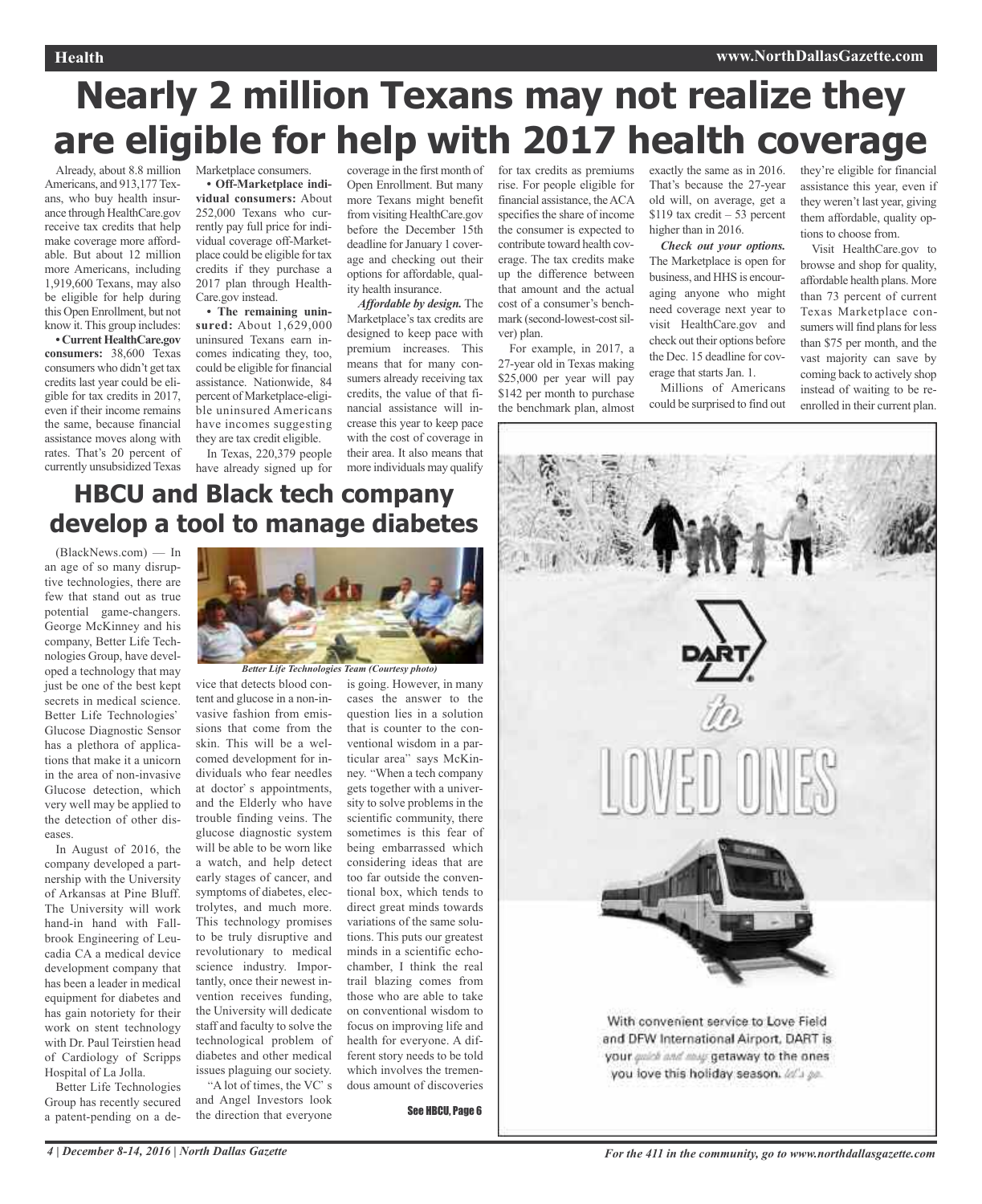## **The Irving Political Coalition poised to relaunch for 2017**



After the 2016 presidential election, many who were disappointed with the results believe the battlefield now turns local. For concerned citizens in Irving, this includes the Reconstitution of the Irving Political Coalition. Over the years they have sought to get progres-

sives elected to the city council and school board. They were also very vocal during the raging debate regarding the building of the Irving Entertainment Center.

One hallmark for organization is the Coalition is inclusive. The partners have included not only White,

African-American and Hispanic members, but also Jewish, Muslim, Bangladeshi, Pakistani, Sudanese, and Korean. This diversity has been vital in helping different communities understand each other better when issues arise, like the arrest of the then 14-year-old student at MacArthur High School over his homemade clock for a science project.

The Reconstitution of The Irving Political Coalition kicks off Thursday, Dec. 15 at 6:30 p.m. at the iRealty Office located at 101 S. Main Street, Suite B, in Irving (entrance on Irving Blvd). Due to the limited seating available, interested residents are asked to RSVP by contacting Lisette Caraballo at 817-703-9060 or Anthony Bond at 214-830- 6719.

An agenda will be sent to all confirmed attendees.

### **North Texas Book Festival adds Spanish-language categories to its awards program**

North Texas Book Festival (NTBF) recently added Spanish-language categories to its annual Book Awards. They include children's books; adult fiction books, including fantasy

and science fiction; and adult nonfiction, including biographies. Books of short stories and anthologies in the categories also will be accepted.

Depending on the num-

awards in some categories or consolidate some. The minimum number of entries must be at least four entries per category.

ber of submissions, NTBF may present additional

The deadline for the Spanish-language entries is Jan. 15. Finalists will be announced March 1, and the winners will be announced at the Chuckwagon Breakfast just before the festival

April 15 at Patterson-Appleton Center for the Visual Arts in Denton.

Three finalists will be chosen in each category of the competition. NTBF will not accept any books containing erotica or other graphic material deemed unacceptable to the literary standards of this competition.

For more information, go to www.facebook.com/PremiosLiterariosNorteTexas.

### **The Caregiver Holiday Healthy Living Expo will offer resources on Dec. 10**

Dr. Sherry Blake, a nationally acclaimed psychologist, will be a featured speaker at the inaugural Caregiver Holiday Healthy Living Expo hosted by She Ages Well, a low-cost, daylong event, taking place between 9 a.m. and 4 p.m., December 10 at The Summit, 2975 Esplanade, Grand Prairie, Texas.

The Caregiver Holiday Healthy Living Expo, costs \$10, the cost of a movie ticket and popcorn. You can reserve your spot

to day at the website, SheAgesWell.com Founder Patricia Bailey

said, She Ages Well, a Dallas community outreach online resource for caregivers, will feature seminars on healthy lifestyle tips for caregivers, Alzheimer's Facts, finding a home for Mom/Dad, understanding hospice and palliative care, healthy hair and cancer plus special caregiver product demonstrations. Visitors to the expo also will get a chance to meet vendors who will offer products and services. The day wraps up with a Caregiver Party with A Plan, featuring a Sock Hop & Caregiver Slide.

As part of the event, Blake will speak on 'Managing Caregiver Stress'. Blake has appeared on such hit Reality TV Shows such as the "Braxton Family Values", "Real Housewives of Atlanta", and the "Preachers of Atlanta". She is a licensed clinical psychologist with more than 30 years of experience. She also has written a book The Single Married Woman and writes a weekly column "Ask Dr. Sherry" for Essence.com.

"I'm excited to be a part of such an important event," said Blake, founder of Edge Empowerment Foundation (EEF), a nonprofit  $501(c)(3)$  organization whose mission is to reduce mental health stigma, increase mental health awareness, and promote mental wellness in underserved populations. "Taking care of a loved one is stressful and we need to support caregivers every step a long the way.

Changing Lives . Building Futures

Register now for Spring 2017 **Higher Education That** El Centro College **Actually Gets You Hired** BALLAS COMPT ENMINISTY ORANG BISTICE 01 Vals town + Bakes 13.75232 + 21 = 803. 9100 étremi positege.

## **Making the wrong choice with Medicare can prove costly**

It's decision time forthe 55 million Americans covered by Medicare.

Open enrollment, when people can enroll in Medicare or make changes to their plans, runs every year from Oct. 15 to Dec. 7.But anyone who thinks that signing up for the medical plan for seniors is simple could be in for a rude awakening – and a costly one.

"People need to realize that enrolling in Medicare can be complicated," says Chris Orestis, a senior-care advocate and author of the books "Help on the Way" and "A Survival Guide to Aging."

"If you don't pay attention you can end up missing needed coverage or paying more out-of-pocket expenses in premiums, co-pays and deductibles than you realize –

or can afford." This year open enrollment

comes during a presidential election and a time when there are concerns about Medicare's long-term future and whether it can remain solvent.At the final presidential debate, Donald Trump and Hillary Clinton were asked what they might do to make sure the program, first implemented in 1965, will be there for seniors for decades to come.

Trump said he would grow the economy, which in turn would help Medicare. Clinton said her plan is to reduce the cost of health care and to emphasize wellness.

But any future political decisions about Medicare can seem far off to anyone whose main concern is figuring out how they fit into what's of-

*For the 411 in the community, go to www.northdallasgazette.com*

fered right now, says Orestis, CEO of Life Care Funding (www.lifecarefunding.com).

He says some important things to keep in mind or understand during Medicare enrollment include:

• Medicare coverage comes in two primary forms that participants can choose from. They are original Medicare, the traditional program administered through the federal government which anyone 65 and older qualifies for automatically, and Medicare Advantage plans, which are sold by private insurance companies. The Advantage plans sometimes offer additional services, such as routine vision, hearing and dental care.

• Most people probably

See CHOICE, Page 6

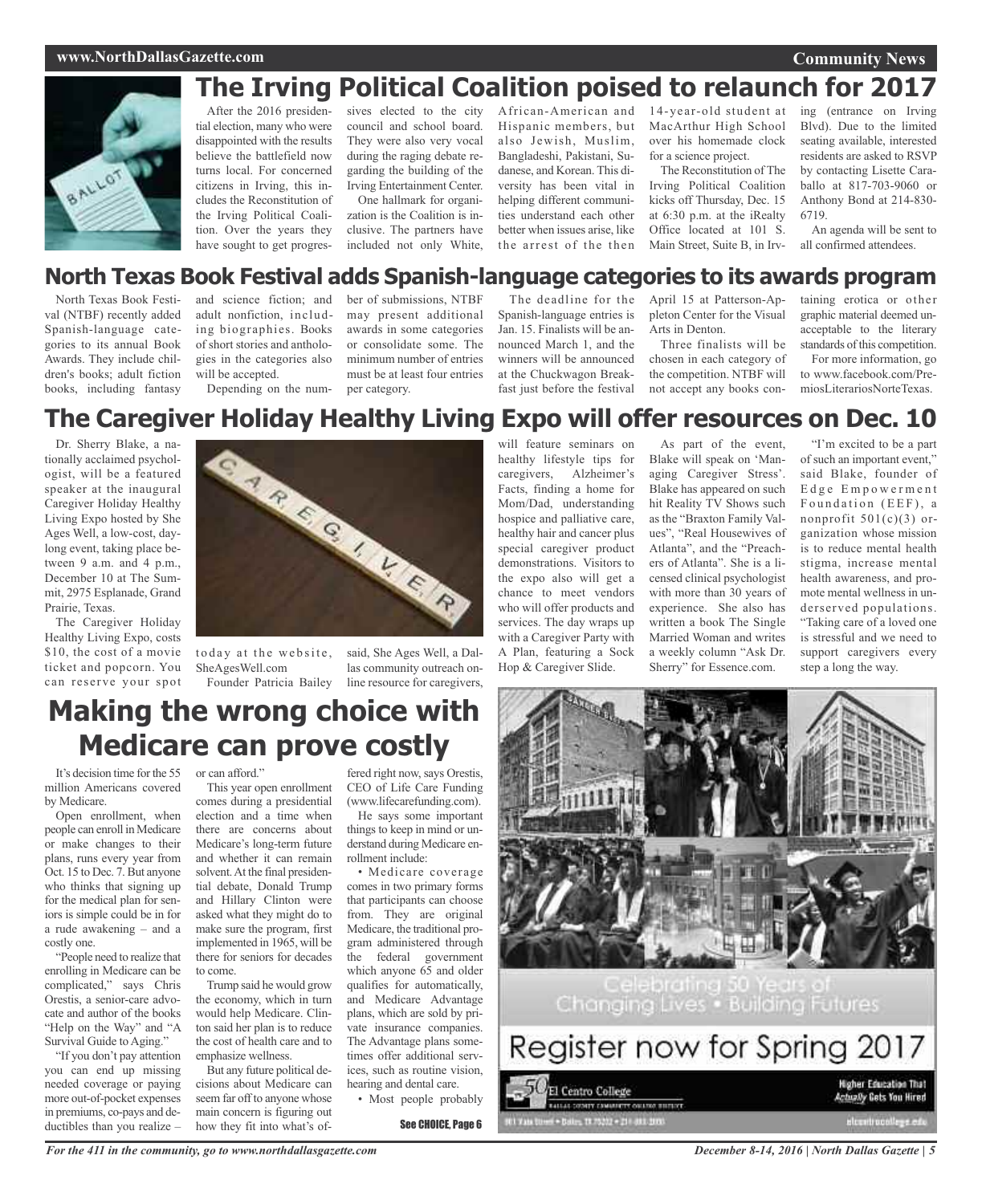# **Dallas ISD application period for 2017-18 school year is open**

The application period is open December 5 through Jan. 31 to apply to attend a Dallas Independent School District (Dallas ISD) magnet school, transformation school, Two-Way Dual Language program or collegiate academy for the 2017- 2018 school year.

Below are more details on each type of school and program:

#### **Magnet school**

Dallas ISD is home to some of the nation's top magnet schools. Students

## **HBCU,**

continued from Page 4

that lie outside the echochamber of conventional thought.  $\Gamma$  m hoping this becomes a model for the future, however to get there, it is of utmost importance that we receive your support financially, and with your help we can make it happen.

As it happens with many inventions, it was while working on the prototype for McKinney's patent, that his team of engineers and scientists stumbled upon the technology that they are currently using to create their glucose diagnostic system.

"The challenge is to get people excited about it. We feel like we have the Holy Grail and as one of the partners of one of this nation's top 10 IP Legal firms once stated, George if you are successful, you and your firm are going to change the face of medicine. McKinney asks, for your support for Better Life Technologies Group by visiting and donating to the site below.



*school is open through Jan. 31. (Image: DISD)*

applying to attend one of the district magnet schools must meet certain eligibility requirements.

Applications are available at dallasisd.org/page/182. **Transformation school** Public school choice pro-

grams offer specialized academic programming, similar to magnet schools.

Transformation schools are one of the new school choice categories that taps into students' individual interests, learning styles and aspirations. These schools do not have academic entry requirements – they are open enrollment for students across the district, but space is limited.

Applications are available atdallasisd.org/page/40326.

**Two-Way**

**Dual-Language program** The Two-Way Dual-Language program puts Spanishspeaking and English-speaking students in the same classroom, teaches them the same curriculum in both languages, and creates bilingual, bicultural and biliterate students. Students in pre-K through first grade are eligible to enroll in the program.

Learn more at dallasisd.org- /duallanguage. **Collegiate academies**

Students who attend a col-

legiate academy can earn up to 60 hours of college credit or an associate degree — at no cost to them — concurrently while earning a high school diploma.

Dallas ISD launched seven new collegiate academies and a P-TECH this school year, and will launch another 10 district collegiate academies for the 2017–2018 school year.

Current eighth-graders may apply to attend a collegiate academy. Applications are available at dallasisd.org/page/41447.

say about Muhammad Ali's contribution to society?" The final round of the competition will be held on Friday, January 13, 2017 at the Majestic Theatre in down-

### **Annual MLK Oratory contest goes to finals**

Twenty-five fourth and fifth-grade students from DallasISD schools competed for a spot as one of eight finalists in the 25th annual Gardere MLK Jr. Oratory Competition. The students delivered original three-to-five-minute speeches, answering the question: "If Dr. King were alive today, what would he

mater for the work that it is doing and offer my sincerest congratulations to Dr. Shelton."

Shelton's vision for advancing the Center for African American Studies includes three major goals:

Increasing the number of students in the African American Studies minors program;

Ensuring that the Center has a meaningful impact on

penalties that could have a negative impact on your covmore information.

Establishing a Department

The annual competition is presented, hosted and sponsored by Gardere Wynne

The AAST minor is a comprehensive, interdisciplinary program that prepares students for critical thinking and discourse on race and contextual factors, social consciousness and awareness and civic engagement. Visit uta.edu/caas/ for

campus, and;

Sewell LLP.

town Dallas.

of Diversity Studies.

erage – and your wallet." *Chris Orestis is CEO of LifeCare Funding (www.lifecarefunding.com) and a 20 year veteran of both the insurance and long-term care industries. A former Washington, D.C.*

### thropy and research.

"I'm really excited to represent UT Dallas. Every time we have an accomplishment like this, we get closer to being a school of renown. I'm happy to be part of that," Lopez said.

have heard references to Medicare Part A or Medicare **CHOICE,** continued from Page <sup>5</sup> Sen. Royce West, D-Dallas, New York Daily News justice writer Shaun King, and

Part D. Here's how that alphabet breaks down: Medicare Part A pays for hospital and skilled nursing facility care. Medicare Part B pays 80 percent of costs for doctors, outpatient services

LOPEZ, continued from Page 2

actively involved in Delta Zeta, the John Marshall Pre-Law Society and the public affairs student committee. She also has served on the University's Diversity Com-

mittee and the Student Government legislative affairs committee.

She hopes to attend law school and eventually run for office again, with her and medical equipment. Medicare Part C is a private Advantage Plan. Medicare Part D pays for prescriptions.

•Anyone who visits a doctor or has been hospitalized knows that deductibles and co-pays can add up quickly. That's where Medicare Sup-

eyes on the U.S. Senate.

"Running for office is one of the most exhausting things there is, so I would like to serve for at least six years," Lopez said. "My mom told me she admires that I'm so driven, but she's

plemental Insurance (Medigap) comes in. It's a private insurance that pays the gaps in the varieties of Medicare coverage.

Bernice King, minister, attorney and daughter of late civil rights leader Martin

"The work of the Center for African American Studies is vitally important in terms of helping the community, state and nation better understand social and cultural perspectives in our quickly changing world," said Sen. West, a UTA alumnus. "I commend my alma

Luther King Jr.

• Want to learn more? Orestis says a good place to check is the Center for Medicare and Medicaid Services website (www.cms.gov), which pro-

also afraid, knowing politics can be brutal. She hopes it doesn't drag down my spirits."

For now, her involvement with AAUW is another way to gain national advocacy experience. The organizavides a wealth of information and resources to review and assist enrollment. Orestis says it's important

to act as soon as possible and not wait until the last minute. "When it comes to Medicare enrollment," Orestis says, "not being in-

formed and missing deadlines can cause delays and

tion has more than 170,000 members and supporters across the U.S. and is active on more than 800 college and university campuses. Its members work to empower women and girls through advocacy, education, philan-

*6 | December 8-14, 2016 | North Dallas Gazette*



Majestic Theatre in downtown Dallas. Finalists are (From L to R): Lola West, K.B. Polk Center for Academi*cally Talented and Gifted; Jace Roberson, J.P. Starks Math, Science and Technology Vanguard; Ashley Patterson, Harry C. Withers Elementary School; Jordan Mays, T.L. Marsalis Elementary School; Asad King, William Brown Miller Elementary School; Sierra Jones, Charles Rice Learning Center; Taneka Ervin, Clara Oliver Elementary School; Andrea Botho, Frederick Douglass Elementary School. (Photo: DISD)*

Among its signature events and initiatives are its CAAS Opening Lecture, Evening of Arts and Letters, and annual CAAS Conference. Guest speakers have included noted and respected leaders, such as state

#### UTA's status as one of the society generally. **SHELTON, continued from Page 2**

most diverse universities in the nation. The Center's mission is to enlighten, inspire and empower students, faculty and community stakeholders to create progressive, collaborative solutions that drive social change within the African-American community, specifically, and the broader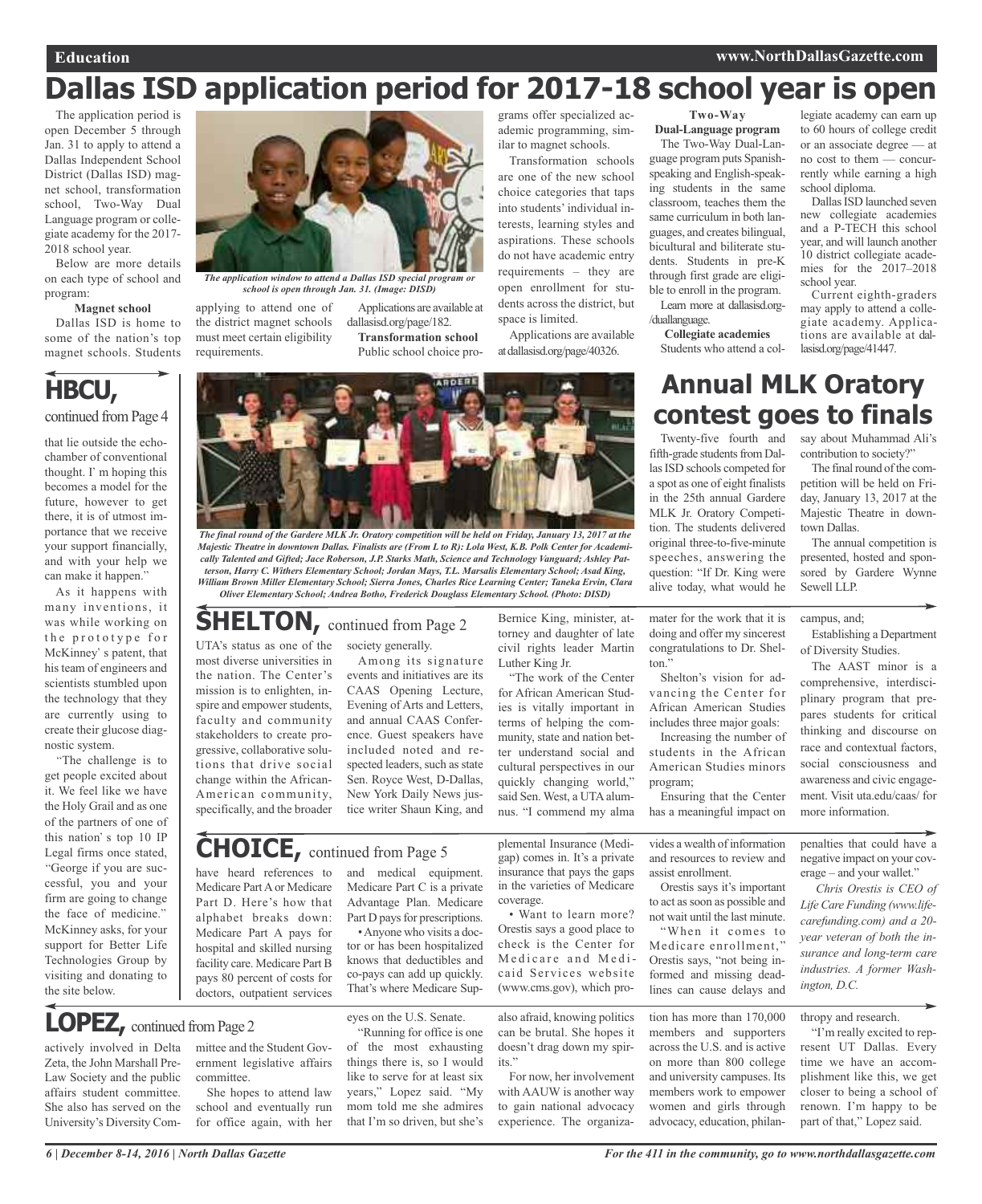### **www.NorthDallasGazette.com Plano / Irving**



*Roaring fireplaces and candles are delightful during the holiday sea-*<br>
son but important to keep safety *in mind* (Image: Irvino)<br>
few general holiday safety PRACTICE THE PLAN! those of a fireplace, stove or cal connecti *son but important to keep safety in mind. (Image: Irving)*

### **Irving Fire Department shares holiday fire safety tips**

The Irving Fire Department would prefer not to meet you during this holiday trip, except in a waiting line at the local retail store. To help everyone to enjoy this holiday season safe and sound with family and friends they are sharing a few general holiday safety

### tips to keep in mind:

• Keep matches, lighters and candles out of the reach of children. • Make an emergency

plan to use if a fire breaks out anywhere in the home. See that each family member knows what to do. PRACTICE THE PLAN!

• Check smoke detectors and carbon monoxide alarms in your home. Make sure they are working properly.

• Avoid wearing loose flowing clothes (particularly long, open sleeves) near open flames, such as those of a fireplace, stove or

candlelit table.

• Never burn candles near evergreens. Burning evergreens in the fireplace can also be hazardous.

• Plan for safety. Look for and eliminate potential danger spots near candles, fireplaces, trees and/or electri-

### **Another clean-up planned for Shelton's Bear Creek**

Community members are coming together again to continue the efforts to clean-up Shelton's Bear Creek Cemetery this weekend. The event is planned for 8 a.m. on Saturday, Dec. 10. The primary focus will be to paint the inside and outside of the fence surrounding the cemetery.

*The North Dallas Gazette* recently covered the Call to Action to clean-up last

month, which was a tremendous success as we spotlighted in our follow-up report about the great turnout at the event.

Shelton Bear Creek Cemetery is a burial place that predates the end of the Civil War according to deeds researched by Bond. It was awarded a historical marker by the Texas Historical Commission, a state agency for historic preservation.

According to the marker designated by the Texas Historical Commission, Minnie Sheldon (Shelton), purchased 80 acres of land in 1879 for \$130, then the Shelton family donated the property for a cemetery. During the mid-1800's, African Americans were brought to the area as slaves, after the end of the Civil War many remained to

begin their lives as Freedmen.

Anyone is invited to join them, please bring a paint brush or a roller if you can. They will have supplies on hand, but do not know how many are expected to attend and want to ensure everyone is able to work.

For more information, please contact Anthony Bond at 214-830-6719.



*Father Bob Corley (red shirt) at St. Mark's Episcopal Church and his son Anderson with other volunteers get right to work cleaning out the debris and overgrown grass, weeds and trees covering the historic gravesites at Shelton's Bear Creek.*

## **Light up the holidays at Irving's Centennial until Dec. 26**

Each year, a crew of about 25 Parks and Recreation employees descend on Irving's Centennial Park, 444 W. Second St., to give it a holiday facelift. In December, during the week prior to the annual Holiday Extravaganza.

This special group of dedicated workers carefully wrap the trees and set up decorative lighted displays of trains, wreaths and other seasonal scenes to create a



winter wonderland that delights the young and the young-at-heart.

This year's display will be open to the public from dusk to 10 p.m. until Dec.

### **FASHION,** continued from Page <sup>1</sup>

ing a base of contacts."

She went to work for her friend Marc Jacobs at Perry Ellis. Some 10 years later, in 1999, she reopened her business. With perseverance, she attracted some of the larger stores such as Neiman Marcus, Macy's and Nordstrom.

She has created five labels thus far, including her namesake Tracy Reese, a line of clothing worn today by Hollywood celebrities and First Lady Michelle Obama.

Reese said her brand's aim is to "make women feel beautiful in everything we

do." Robin Givhan, *Washington Post* fashion editor, said Reese's designs appeal to

contemporary customers without being so trendy that they are quickly outdated. "Looking at her work

critically over the years, there is a consistent point of view, which is important because it says she has a distinctive voice," said Givhan. "There is a lot of noise in fashion. Those who rise above have a distinctive voice. Her sensibility has a subtext of vintage and retro in it. It has an almost southern lady- like aspect but it is

because it has something that very much speaks to contemporary customers but makes you feel it is rooted in something more lasting."

Reese is excited about what she sees as her opportunity to grow creatively in the future. For one, she plans to begin offering her clothes in larger sizes.

"I think you could run dry because it's a demanding industry. You could dial it in or keep digging deep and finding something within yourself," Reese said. She is well aware that

few black designers reach

Perhaps the most interesting fact about this holiday tradition is that it is staffed 24/7 from the start of the decorating until it closes down shortly after Christmas. Parks staff patrols the area during the day using a cart.

On-duty employees wear uniforms day and night, clearly identifying them as city staff, and visitors can ask any questions they have about the decorations.

Launched in 2002, this holiday tradition brings people from all over the Dallas-Fort Worth area to Irving to enjoy a stroll and the sense of community that returns year after year.

So, remember to stop by this holiday season and enjoy the peace, tranquility and beauty of Irving's Holiday Lights with friends and family. Be prepared to walk. Bike riding is not permitted in the walkways because of the large numbers of visitors, especially at night. Riders can lock their bikes in the park's bike rack, or they can walk their bikes on the paths.

If the weather turns stormy, the show might not go on that night.

For more information, contact the Parks and Recreation Department at (972) 721-2501.



### For the 411 in the community, go to www.northdallasgazette.com December 8-14, 2016 | North Dallas Gazette | 7

### 26, weather permitting. The light display is free and affords a leisurely stroll through one of the jewels of Irving's Heritage District, Centennial Park. fully wholly, rooted in contemporary styles. It makes it a very interesting sensibility

her level of global success. Articles about the disparity of blacks in the fashion industry have pointed to

many reasons it exists- from black parents not seeing the fashion industry as a viable career to cuts in public school arts programs and just the sheer difficulty of raising the finances needed to launch a collection.

"We have to keep pushing the issue (of racial disparity) so people will be conscious about making changes," said Reese. "We have to direct people to proper education paths, whether it be in production, design or marketing research. We have to keep the conversation going."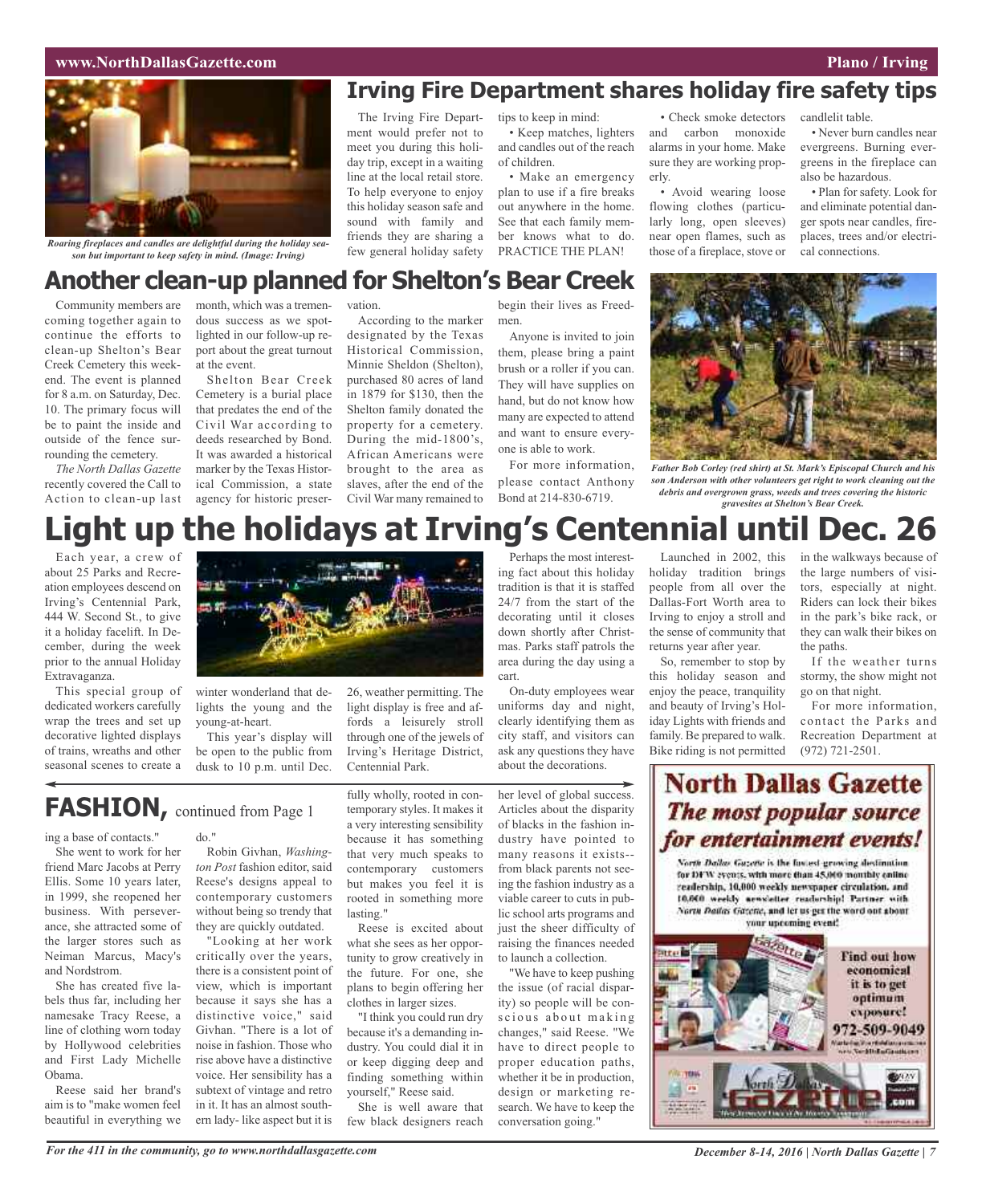### **Community Briefs**

### **ADDISON OPH DFW makes \$1,000 donation to**

The Original Pancake House (OPH) DFW donated \$1000 to Big Brothers Big Sisters (BBBS) in Dallas. In the spirit of giving this holiday season, OPH-DFW in Addison donated a portion of their Thanksgiving Day sales to the local organization that provides positive mentoring relationships to children facing adversity.

"The Original Pancake House and our Guests are proud to support BBBS," said Kevin Payne, OPH-DFW President. "This remarkable organization works to develop positive relationships that have a direct and lasting effect on the lives of young people."

#### **CARROLLTON Game on! For adults on Dec. 10**

Board games are so much more than the Chutes and Ladders or Monopoly of our childhood. Come to the



*Pictured left to right Kevin Payne, OPH-DFW President, and Bill*

Library and check out new and trendy games. Whether you're looking for a game to test your strategy or social deduction skills or if you're just looking for a social trivia game, we've got you covered. You are also free to bring your own games to share with others.

Game on! Ages 18+ are invited to this free game event at Hebron & Josey Library (4220 N. Josey Lane) from 3:30-5:30 p.m. on Saturday, Dec. 10.

Available games include Wits & Wagers, Telestrations, Utter Nonsense, Dixit,

#### Ultimate Werewolf, Tsuro, Bang! The Dice Game, The Resistance, and more! *Chinn – Big Brothers Big Sisters Dallas President*

For more information, visit cityofcarrollton.com/library.

### **GARLAND Firemen host holiday toy drive**

Make this holiday special for a child in need. The Garland Firefighters Association and Garland Fire Department are collecting new, unwrapped toys for their annual toy drive. Toys will be collected at all 11 Garland fire stations and at Fire

Administration, 1500 Highway 66. Garland firefighters will deliver the toys to local children. Toy collection boxes are available at each fire station, and toys will be collected through Christmas. All toy donations should be new and unwrapped.

Find your nearest fire station at GarlandFire.com. For more information, contact Jerry Click at 903-513- 4393 or JClick@GarlandTX.gov.

### **McKINNEY Packets available for interested City Council candidates**

The Mayor and three McKinney City Council seats will be up for voter consideration during the general election in May. Individuals interested in learning more about running can pick up candidate packets from the City Secretary at City Hall, 222 N. Tennessee St. starting Dec. 6. The deadline to file for a

place on the ballot is 5 p.m. on Feb. 17.

Voters will elect representatives for Mayor, one At Large seat, plus the District 1 and the District 3 seats. The general election is scheduled for May 6. Early voting takes place from April 24—May 2.

For more information about City Council candidate packets or elections, call City Secretary Sandy Hart at 972-547-7505 or email shart@mckinneytexas.org.

#### **PLANO Lights, Sights and Love of the holiday season**

Old Saint Nicholas makes several stops in Plano this weekend. Here are a two special events to see Jolly Old St. Nick around town.

Saturday, Dec. 10, 9-11 a.m. - Load the family in the car and head to Carpenter Park Recreation Center for Breakfast with Santa. Admission is \$5 per family. You'll enjoy breakfast treats, create your Santa wish list and crafts. Little ones can even have one-onone time with Santa and receive a souvenir photo.

Saturday, Dec. 10, 9-11 a.m. - The Plano Lions Club Annual Christmas Parade presents "Plano Wishes You a Merry Christmas." The parade route is from the Plano ISD Administration Center, 2700 W. 15th St., west on 15th Street, then north on Independence Parkway and east on Parkhaven Drive (Plano Senior High). Viewing is best along the east side of Independence Parkway. Come early, 6:30-10:30 a.m., for the 44th Annual Breakfast with Santa at Vines High School, hosted by the First Church United Methodist Men. Get warm on the inside with all-youcan-eat pancakes for \$5 per adult and \$4 per child. Proceeds benefit local food pantries.

### **Local Black Santa is a national trailblazer**

By Ruth Ferguson *NDG* Editor

The rest of the nation was abuzz about Irving's Larry Jefferson; he garnered national headlines when Santa Experience of Mall of America in Minnesota hired him as their first Black Santa last week. However, North Dallas Gazette profiled Jefferson's journey as Santa last year. He learned about the opportunity through networking at a Santa convention held in Branson, Missouri earlier this year.

"It was an incredible experience," Jefferson shared during a telephone interview on Dec. 6. Landon Luther, the owner of Santa Experience, provided him with a first-rate experience during the four days Jefferson served as Jolly St. Nick. "I want to give a shout out to the people of Minnesota who showed me nothing but love and respect," Jefferson said.

In today's political cli-



*Dallas area for a while, now he is getting national attention for a gig at the Mall of the Americas.*

mate, they were realistic and knew there was a possibility of a negative reaction. However, Jefferson shared that although pre-

pared, there was no dust-up. In general, most of the haters hid behind their key-

See SANTA, Page 9

### THE BLACK ACADEMY OF ARTS AND LETTERS



Friday, December 16 &

Saturday, December 17 | 9pm **Clarence Muse Café Theatre** Physical Address: 1309 Canton Street

Dallas, Tx 75201  $330$ 

Hosted by Board Member April Spigner. Have

The Real conducts of Arts and Letters by 2001-2027 AMS Service angulars are interacted in part by the City of Define<br>After After Alberta Albert, Mussilian Philad Expansion. The Define Workly, The Reasonance Mussics, News,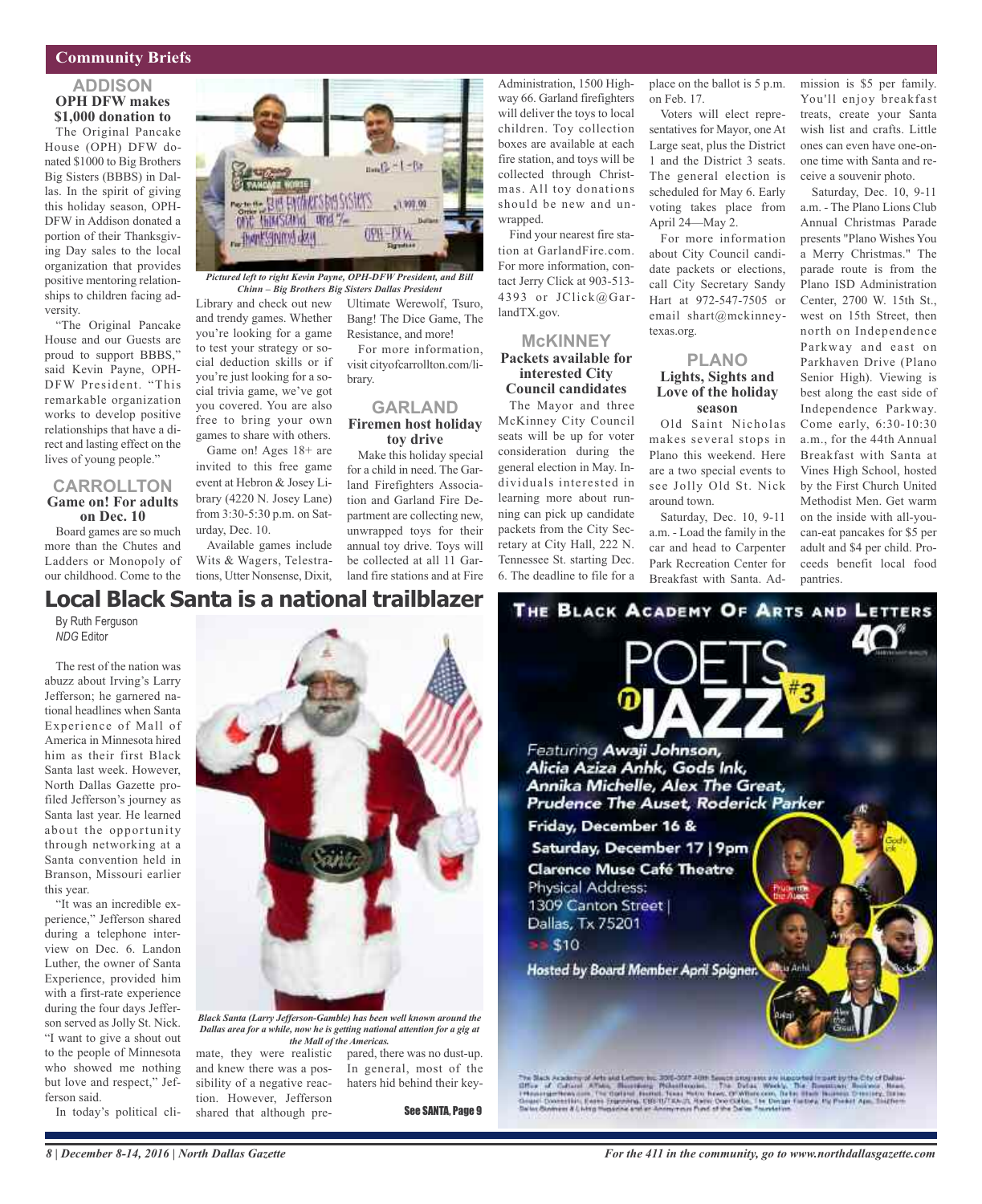# **Gladys Knight performing in Dallas next spring**

The nonprofit AT&T Performing Arts Center announced this week that tickets for the "Empress of Soul," Gladys Knight, will go on sale Thursday, Dec. 8 at 10 a.m. The seven-time Grammy Award-winner, Gladys Knight, will perform at 7 p.m. Sunday, April 2, 2017 at the Winspear Opera House in the downtown Dallas Arts District.

Center Members get access to the best available seats. Call Membership Services at 214-978-2888 or go to www.attpac.org/support to join. Center Membership presale began Monday, December 5 at 10 a.m.

Ticket prices for Gladys Knight range from \$150.00 to \$37.50 and can be purchased, beginning on Thursday, Dec. 8 at 10 a.m., online at www.attpac.org, by phone at 214-880-0202 or in person at theAT&T PerformingArts Center Winspear Opera House Box Office at 2403 Flora Street. The Box Office will be open  $10$  a.m.  $-6$  p.m. seven days a week and before performances.

The great ones endure, and Gladys Knight haslong been one of the greatest. Very few singers over the last fifty years have matched her unassailable artistry. This seventime Grammy winner has enjoyed #1 hits in Pop, Gospel, R&B and Adult Contemporary, and has triumphed in film, television and live performance.

In her first effort since 2013's "Another Journey" – Knight's 8th solo effort – this summer marked the release of "Where My Heart Belongs", a new inspiration gospel album. Knight is a tw0-time Grammy winner in the gospel category, and "Where My Heart Belongs" dropped on September 9th from Deseret Book, and recently won an NAACP Image Award for "Outstanding Gospel Album."

"Another Journey" enjoyed success from the hit "I Who Have Nothing" as well as the uptempo track "Settle," produced by Randy



Jackson, with whom she previously collaborated with on her Grammy-winning album, "At Last." Knight also enjoyed the success of her song "You and I Ain't Nothin' No More" which appeared over the end credits of the critically-acclaimed Lee Daniels film THE BUTLER.

Last month, Knight returned to the small screen in the Lifetime original movie "Seasons of Love". In the story about two lovers as they journey through life,

make

Garland

**Proud Makers of** 

2340 Forest Lane

Garland, Texas 75042 Apply Today

love and family, Knight stars alongside Oscar-nominee Taraji P. Henson and fellow Grammy winner Cliff "Method Man" Smith. In the New Year she will guest on Lee Daniels and FOX TV's new series "Empire" opposite Terrence Howard and Taraji P. Henson.

Also on the small screen, Knight recently shared her musical expertise on the second season of Centric's original series "Apollo Live." Joining judges Doug E.

Fresh and Michael Bivins, the legendary songstress gave guidance to contestants as they took the stage with the hope to jumpstart their career in the entertainment industry.

No stranger to performing and light choreography over the course of her career, Knight raised the stakes when she put on her dancing shoes in the spring of 2012. She joined the cast of ABC's hit reality competition "Dancing with the Stars" for season 14, partnering with Tristan MacManus.

The year of 2011 was a year of much recognition as Knight was both honoring

and being honored, first at a Michael Jackson tribute concert, and then at the 2011 Soul Train Awards. At the Millenium Stadium in Cardiff,Wales, Knight joined such performers as Jennifer Hudson, Beyonce, and Smokey Robinson in a tribute to the legendary King of Pop in a concert event called "Michael Forever." Following that, Knight was honored with a "Legend Award" alongside fellow recipients Earth, Wind & Fire on the BET broadcast of the 3rd annual Soul Train Awards, hosted by Cedric the Entertainer.

Knight, known as the

"Empress of Soul," a longtime Las Vegas resident, returned to the Strip in the late-2000s to the famed Tropicana Hotel for a special engagement that ran in the newly named Gladys Knight Theater, making her the first African-American performer to have a venue named after her in Las Vegas. This followed a successful four-year show run at The Flamingo, which the Las Vegas Review-Journal praised as "the number-one show on the Strip." A tireless humanitarian, Knight is an iconic supporter of the Boys & Girls

See GLADYS, Page 10



*Do you have an upcoming event? Contact NDG Entertainment at marketing@northdallasgazette.com*

*December 8-14, 2016 | North Dallas Gazette | 9*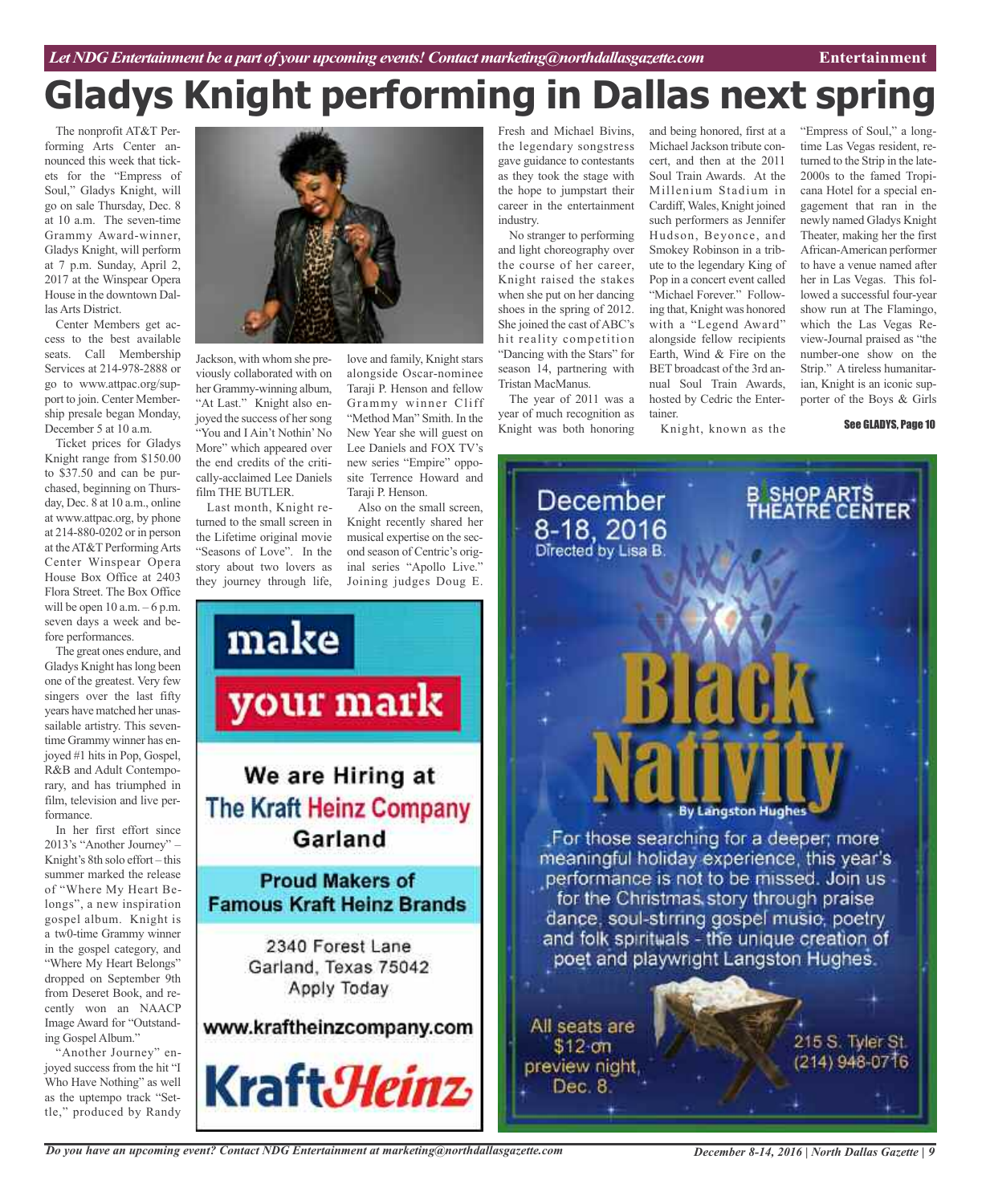### **New partnership with IHOP will help refuel BMW Dallas Marathon runners post-race**

Organizers for the BMW Dallas Marathon announced a new partnership with IHOP® Restaurants where the iconic breakfast brand will bring its delicious, world-famous buttermilk pancakes to the finish line of the 2016 BMW Dallas Marathon, Half Marathon and Behringer Relay.

Tens of thousands of run-

ners are expected at the 46th running of the BMW Dallas Marathon on December 11. Every race participant will be able to enjoy a short stack of IHOP Restaurant's Original Buttermilk Pancakes for free at the postrace party.

"We're excited to welcome IHOP as a partner for the 2016 BMW Dallas

Marathon. The promise of IHOP Restaurant's famous pancakes at the end of a run should provide a bit of extra motivation for this year's participants to cross the finish line," said Paul Lambert, president of the Dallas Marathon.

The post-race party will begin at 10 a.m. on Sunday, December 11 and will take

place at the corner of Market and Wood Streets. After crossing the finish line at Young Street, participants and spectators are encouraged to join the celebration, which will feature live music from A Hard Night's Day, Dallas' award-winning Beatles tribute band, food trucks, The Coors Light party trailer and more.

"IHOP Restaurants and our Dallas-Fort Worth metro area franchisees are honored to help refuel BMW Dallas Marathon runners post-race by serving them our world-famous Buttermilk Pancakes at the celebration festivities," said Bill Brasher, IHOP Restaurants, Southwest Regional

land and graduated from Glenville High School in 1974. A proud member of the Omega Psi Phi fraternity, the entertainer attended Kent State University and West Virginia Uni-

In his earlier life, Harvey worked as an auto mechanic, a carpet cleaner and for the United States Postal Service as a mail carrier. Harvey began doing standup comedy in Cleveland in the late 1980s and, after becoming a finalist in the famed Johnnie Walker National Comedy Search in 1990, he was picked to host "It's Showtime at the

He scored his first television role on the short-lived ABC show, "Me and the Boys," before hitting pay dirt with the successful and popular "The Steve Harvey Show," which ran for seven

Joining Cedric the Entertainer, D.L. Hughley and

versity.

Apollo."

seasons.

Marketing Manager. "We look forward to cheering on the dedicated athletes participating in this year's race and being there as they cross the finish line."

For more information on the BMW Dallas Marathon, Half Marathon and Behringer Relay, visit bmwdallasmarathon.com.

### Harvey grew up in Cleve-**Steve Harvey returns to the Apollo for Showtime**

By Stacy M. Brown NNPA Contributor

Steve Harvey has a lot on his plate these days.

The comedian, who is beloved by millions, has been busy preparing for the reboot of the classic "Showtime at the Apollo" talent contest that will air on Fox. The first episode of the reboot aired on Monday, December 5 at 8 p.m.

Harvey's schedule also includes the his popular syndicated morning radio show, hosting the "Family Feud" and "Little Big Shots," and recently cutting a new deal to produce a new daily and yet to be titled television show to be distributed by NBC Universal.

Working non-stop is just what the legendary King of Comedy prefers.

"Steve just keeps it real all of the time," his longtime friend and former Steve Harvey Show co-host Cedric the Entertainer said. "We've been friends a long



*Steve Harvey is set to host a reboot of "Showtime at the Apollo." (The Steve Harvey Morning Show)*

time. We have a good time, this big." all of the time."

Earlier this year, Harvey revealed in a candid interview with "People" magazine that, while he's amassed a fortune north of \$100 million, he was once homeless and living out of his Ford Tempo.

"It kills me when I hear very successful people say, 'I always knew I would get here," Harvey said. "I didn't. I always hoped I would get somewhere, but this is above and beyond. My imagination didn't even go

Last month, a "Los Angeles Times" feature on Har-

vey explored how the star has become the new "hardest working man in show business."

The newspaper noted what happened when the taping for "Steve Harvey's Funderdome," an upcoming "Shark Tank"-style ABC TV competition series in which two entrepreneurs vie for the approval of a live audience, had just completed.

As the crowd started to

*Ms. Jordan Bagsby was the North Dallas Gazeette winner for tickets to see Mary J. Blige and Maxwell live in concert. Stay tuned to the North Dallas Gazette on Facebook and Instagram for chances to win tickets to the best shows in DFW.*

leave the Television City studio in Hollywood, Harvey, the host who has unofficially inherited the late James Brown's title of "the hardest working man in show business," made it clear he was not done with them yet.

The entertainer, who has become a one-man force of nature in the last 15 years with a seemingly endless cavalcade of successes in the pop culture arena ranging from radio and TV shows to books to film, wanted to follow the fun with his message of faith.

"If you think you can make it without God, your ass is trippin'," the sharply dressed entertainer with the thick mustache and shaved head declared. "I imagined, when I was 10 years old, that I would be on TV one day, and I believed in God and got successful. You've got to believe. Don't ever give up!"

Born in Welch, West Virginia on January 17, 1957,

> Dream." As the celebrated singer of the timeless song "Midnight Train to Georgia," Knight was a natural fit as national spokesperson and host of Amtrak's National Train Day, the celebration of which took place Washington, DC's famed

## **GLADYS,** continued from Page <sup>9</sup>

#### Club of America, to which she donated a Randy Jack-Union Station.

sonproduced song, "The In February 2011, Knight reunited with Elton John, Dionne Warwick, and Stevie Wonder for the first time in 25 years to perform their Grammywinning song, "That's What Friends Are For" at anAIDS research benefit at the downtown Cipriani in New York. Adored the

Bernie Mac, Harvey launched a comedy tour in 1997 called "The Original Kings of Comedy," which led to a feature film directed by Spike Lee.

Harvey went on to appear in several movies and, in 2009, penned the bestseller, "Act Like a Lady, Think Like a Man," which was optioned into a big screen hit.

The "Showtime at the Apollo" reboot is expected to feature performances from established stars and the legendary "Amateur Night" segment.

"I'm excited to be going back home to the Apollo to celebrate the history of this great theater," Harvey said in a statement. "I have great memories from my time there, and this is going to be a homecoming party that you won't want to miss."

A second "Showtime at the Apollo" special is already scheduled for early next year with aspirations of the talent showcase returning regularly.

world over, Knight then toured across the UK, performing at packed arenas that included a sold-out performance at Wembley Stadium.

Today, Knight and husband William, along with various other members of the family, oversee her busy career from the Las Vegas headquarters of Shakeji, Inc., her personal entertainment corporation.

## **Another happy winner...**





*NDG Entertainment Ticket Giveaway!!! Follow North Dallas Gazette on Facebook, Twitter and Instagram to keep up on all the latest!!!*

*10 | December 8-14, 2016 | North Dallas Gazette*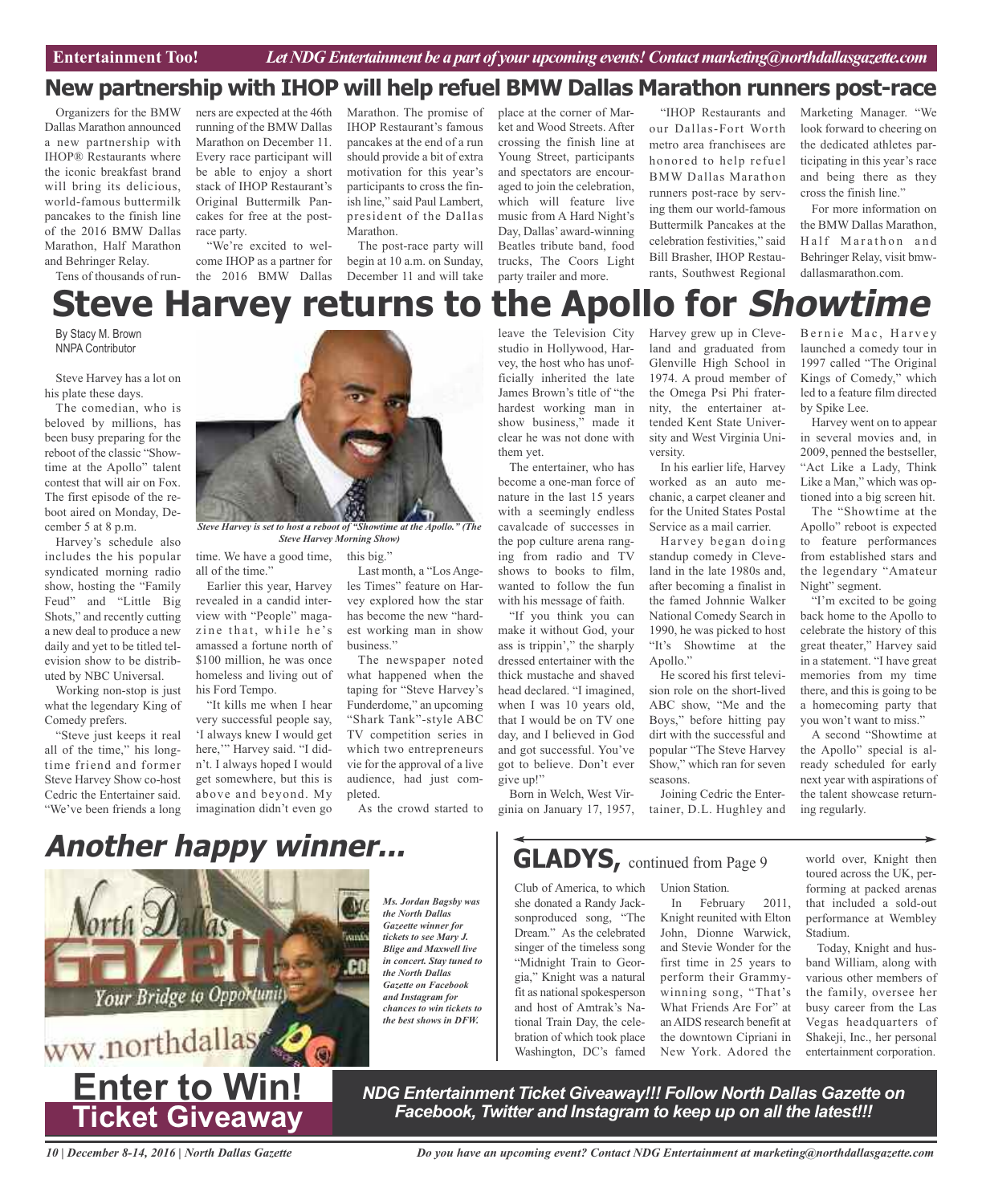## **Black unemployment rate falls to 8.1 percent in November**

By Freddie Allen **NNPA Managing Editor** 

The Black unemployment rate improved from 8.6 percent in October to 8.1 percent in November, according to the latest jobs report from the Labor Department.

The White unemployment rate ticked down from 4.2 percent in October to 4.1 percent in November, likely because White workers dropped out of the labor market. The labor force participation rate for White workers, which is the share of workers either employed or looking for jobs, continued a three-month slide and was 62.7 percent in November.



*Rep. Bobby Scott (D-Va.) said that the numbers from the latest jobs report show that our economy continues to move forward from the worst economic crisis in a generation. This photo was taken during a forum on criminal justice reform in Northwest Washington, D.C. in July 2015. (Freddie Allen/AMG/NNPA)*

Meanwhile, the labor ment-population ratio, or the force participation rate for Black workers edged up slightly from 61.8 percent in October to 61.9 percent in November and the employ-

share of Blacks that have jobs compared to the total population, also took steps in the right direction, increasing from 56.5 percent in Oc-

vember.

Black men over 20 years old showed the most gains among the adult worker groups in November, but they were also in the biggest hole. The unemployment rate for Black men improved from 8.7 percent in October to 7.7 percent in November. The share of Black men who held jobs also increased from 61.7 percent to 62.3 percent. The unemployment rate for Black men was still higher than the jobless rate for White men, White women, and Black women.

Last month, the jobless rate for White men fell below 4 percent to 3.9 percent, but the labor force par-

tober to 56.9 percent in No-ticipation rate also ticked down from 71.9 percent in October to 71.7 percent in November.

> Employment prospects for Black women over 20 years old showed small gains in

November. The labor force participation rate for Black women increased from 62.3 percent to 62.6 percent and the employment-population

**Marketplace**

See JOBS Page 13



Call: 972-432-5219 (Leave Message)

**Email** 

**Local business launched provides holiday card services and monthly subscriptions**

Katherine Morris + Co. has launched two new services: a monthly subscription program called Parker's Postbox and holiday card services to help busy individuals and organizations mail their New Year's greetings. Founded by donor relations specialist Katherine Morris, the company specializes in gratitude-focused services to help nonprofit organizations and for-profit businesses recognize donors and clients.

Morris, a self-described gratitude champion, expanded her service offerings with the desire to emphasize expressions of gratitude in all types of relationships.

Named in honor of her niece, the Parker's Postbox subscription program offers a choice of two package options to be delivered directly to the subscriber each month.

Packages will include a curated selection of three or five gratitude and occasion or seasonal cards with U.S. postage, as well as one or two hand-selected gift items, such as pens, stationery items, gift tags or art prints. Many featured pieces are subscription-only and custom designed especially for

Katherine Morris + Co., while other items are sourced from designer stationery artists around the world. Subscriptions are available for purchase at parkerspostbox.com.

In addition, Katherine Morris  $+$  Co. is offering a choice of two special packagesto help busy individuals and businesses send out New Year's wishes. The Extra Hands package includes the Katherine Morris + Co. team addressing, stuffing and mailing clients' existing greeting cards. The Plan It All option includes the bonus of selecting cards and stamps from the Katherine Morris + Co. collection.

Morris has focused most of her professional career on supporting the work of nonprofit organizations through donor relations. During her tenure at Lena Pope, Morris increased donor retention by an impressive 22 percent, which ultimately led to the creation of Katherine Morris + Co. earlier this year. She now serves as a gratitude consultant to clients such as Lena Pope, Clay Pigeon Food & Drink and the Modern Art Museum of Fort Worth. In addition to a variety of

services ranging from gratitude calls and cards to calligraphy, Katherine Morris + Co. offers individual cards

and boxed sets at katherinemorrisco.com/shop. For more information, please visit katherinemorrisco.com.



### **We buy 1998-2006 Models**

- *• Must be in good running condition*
- *• Title must be free from liens*

*• Easy steps to follow, hassle free selling processing. No ad posting, no games with dealership sales.*

*• Quick transaction, you get your cash fast. We pay you on the spot.*

**Call today for appointment at your location 1-972-432-5219 Leave message if no answer, someone will get back to you.**



A TICKETSURANCE MEMBERSH P PLAN SUBSIDIZES THE COST OF FEES AND FINES RESULTING FROM AN ACCIDENTAL INFRACTION OF YOUR LOCAL OR STATE LAW

A TICKETSURANCE **PLAN CAN PROTECT** YOUR BUDGET FROM UNEXPECTED, **COVERED SITUATIONS** LIKE:



rtacanon O Stichterane O forbatuartecoma no O virginismuserus make complete consideration of the first state or whether the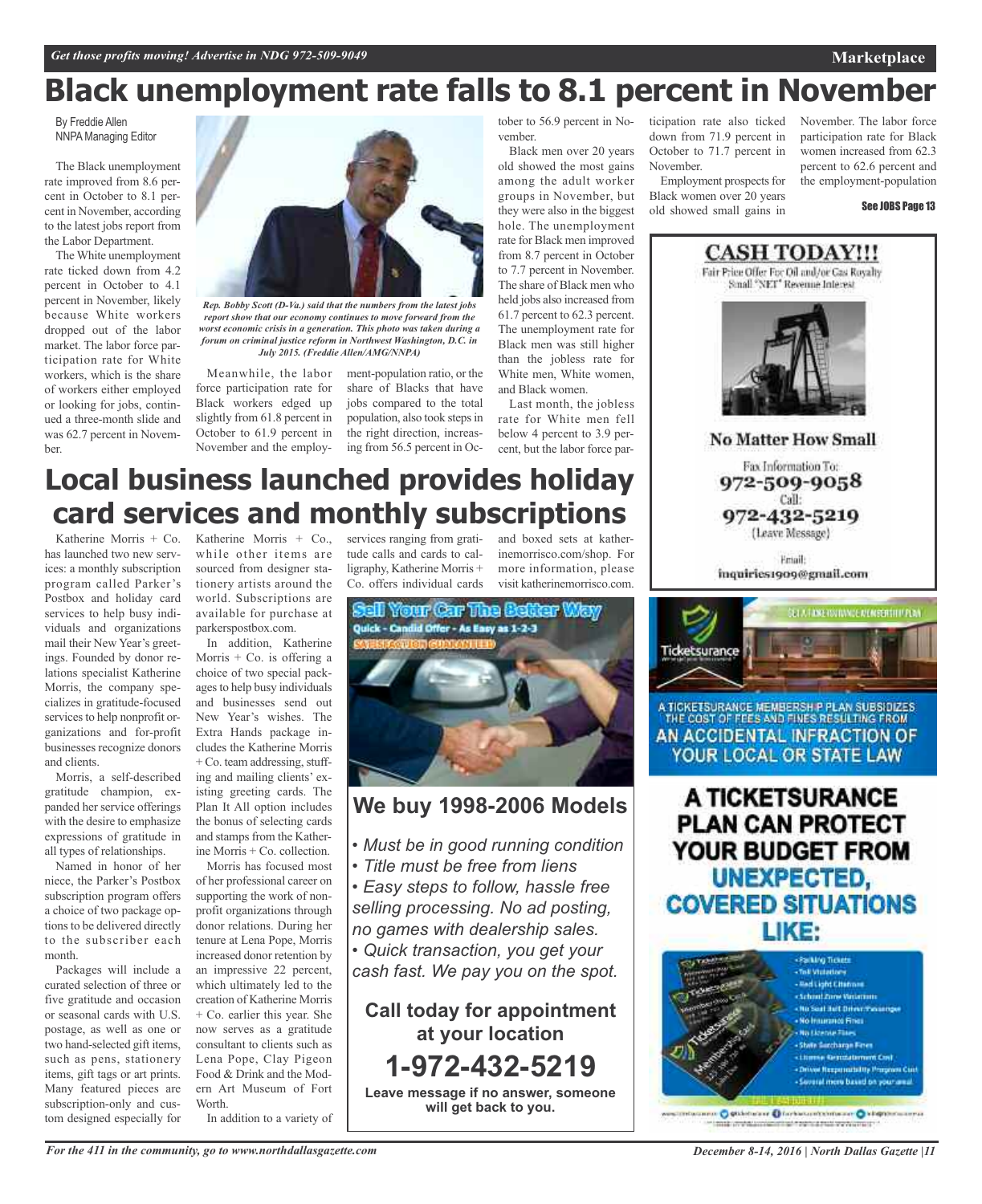**Marketplace** *College Educated Readers read the NDG. Contact Marketing at 972-509-9049 for Career Opportunity Advertising*

## **Tips to protect your money from identity theft during the holidays**

Christmas is the time for shopping, family and, unfortunately, scammers – clever thieves who specialize in exploiting others by stealing their personal banking information and walking away with new identities and someone else's money.

"The holidays are so busy. You're not thinking much. You've got a dozen presents, and you have kids with you. There's just too much going on," said Jason Alvarado, lead faculty for the digital forensics pro-

gram at Richland College. Thieves are setting traps with the use of skimmers or card readers at all places where consumers swipe their credit and debit cards. Most consumers assume they are safe at bank ATMS but they aren't, Alvarado

said. "Sometimes thieves will hide a camera that looks like a security camera, so you think you're secure – and you're not," he said. "If something looks out of place, it probably is. Go to another bank or retailer."



*Identity theft is a problem year round – including the holidays and tax season. (Image: Blue Diamond Gallery)*

## **Protect your holiday gifts from the porch pirates and hackers**

Americans' love affair with online shopping continues to grow, and retailers predict a 7 to 10 percent increase in online sales this holiday season, according to the National Retail Federation.

While that news might make retailers giddy, security experts are reiterating their annual warnings that the convenience of online shopping comes with hazards. You could become the target of hackers out to steal your credit card or bank information, or "porch pirates" who prey on those packages left on your doorstep.

"Consumers need to take proper precautions if they don't want their holiday merriment turning into holiday gloom," says Gary Miliefsky, CEO of SnoopWall, a company that specializes in cyber security.

Changing all your passwords frequently is one way to protect what's yours. Deleting smartphone or tablet apps you don't use is another smart move, Miliefsky says, because many of those apps may be malware that spies on you.

Even porch pirates – generally seen as low-tech thieves who simply cruise neighborhoods looking for packages – can go high tech by infiltrating your smartphone where they can eavesdrop on your orders and deliveries.

"Both porch pirates and hackers count on people being lax with their defenses," Miliefsky says. "But with a little preparation you can thwart their plans."

He offers a few tips for doing just that:

• Shop online only from websites you trust. If you don't know where the merchant is located, don't shop online there. If they don't have a corporate address or are located in another country, it could be iffy whether you ever see the goods you think you purchased. Also, if their shopping-cart experience is not an HTTPS browser session, then everything you type in – your name, address and credit-card information – is going over the Internet unencrypted, in plain view.

• Pay with credit cards rather than debit cards. If you experience identity theft, credit card laws allow you to keep all of your credit immediately, with no

responsibility during an identity theft or fraud investigation. With a debit card, your bank's policy can be to tie up your money in the amount of the fraudulent transactions for up to 30 days. Some have been known to take up to 60 days to resolve the issue.

• Get permission to ship all your packages to work. That way they aren't left unguarded at your doorstep for hours where anyone walking by could snatch them. If this arrangement works out, be sure to tell all your friends and family also to ship packages to your work address.

• Ask a friend or neighbor to receive your packages for you. You might not be home on work days, but plenty of people are. Trusted friends who are retired or who work at home might be



**Equal Opportunity Employer** 

happy to let you have packages delivered to them for safe keeping.

"It's wonderful that you can go online and track down those hard-to-find gifts that aren't available in local shops," Miliefsky says. "Just make sure you're taking measures to help keep you and your personal information safe. The holidays will be a whole lot brighter if you do."

Gary S. Miliefsky is founder of SnoopWall Inc. (www.snoopwall.com), a cutting edge counter-intelligence technology company offering free consumerbased software to secure personal data on cellphones and tablets, while generating revenues helping banks and government agencies secure their networks.



Eco-Site, Inc. proposes to build a 110-foot monopole Communications Tower at the approx. vicinity of 6151 Duck Creek Drive, Garland, Dallas County, TX 75043. Public comments regarding potential effects from this site on historic properties may be submitted within 30 days from the date of this publication to: Trileaf Corp, Andrew, a.bray@trileaf.com, 2550 S. IH-35, Suite 200, Austin, TX 78704, 512-519-9388.

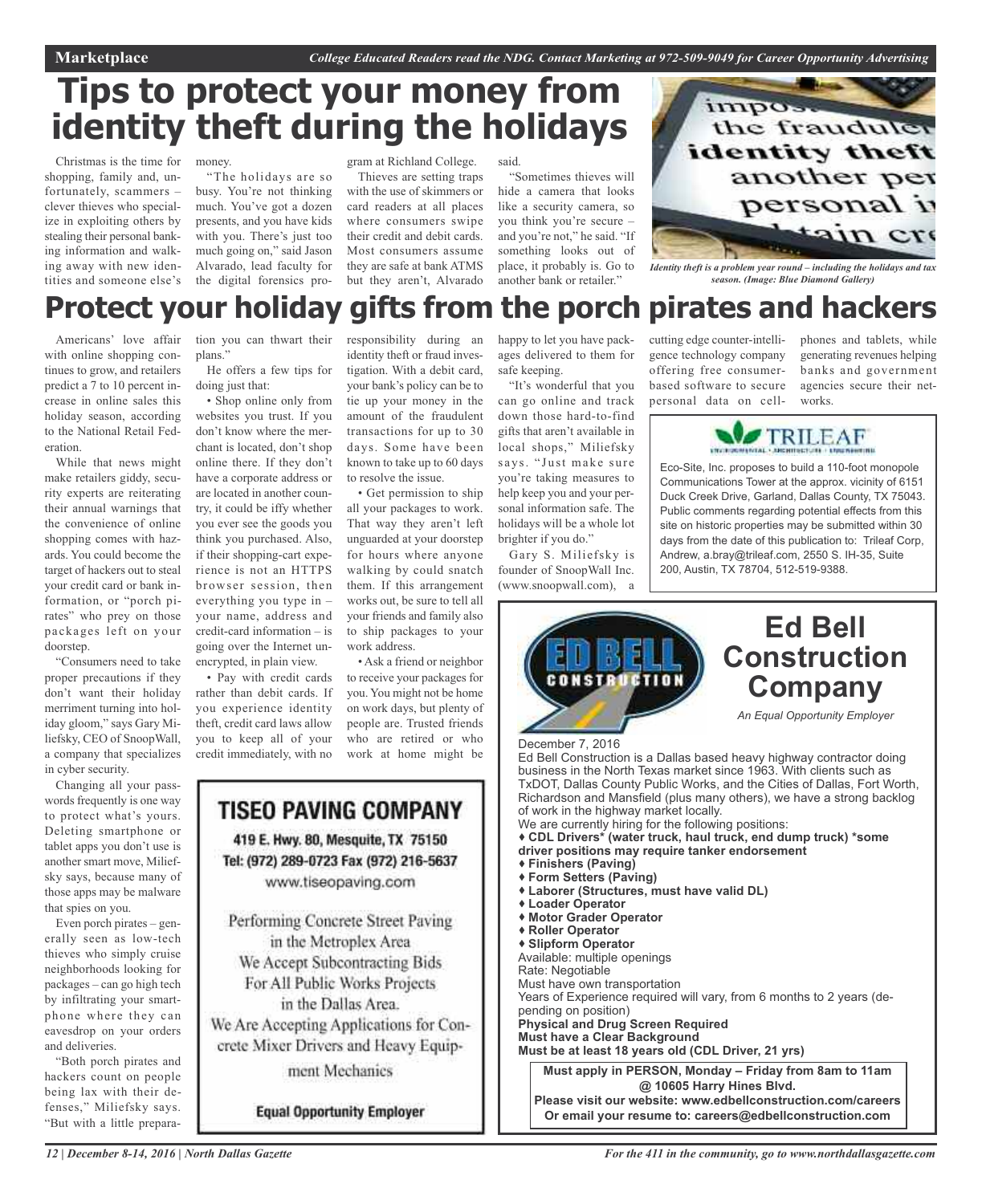**Attention Suppliers of Goods, Services and Construction Review Competitive Opportunities at https://garlandtx.ionwave.net www.garlandpurchasing.com 972-205-2415**

GARLAND

**DO YOU WANT AN EXCITING AND REWARDING CAREER?**

**PURSUE A CAREER AS A POLICE OFFICER OR FIREFIGHTER!**

• Competitive wages<br>• Array of benefits<br>• Education incentive pay<br>• ...and more

REGISTER ONLINE TO TAKE THE CITY OF IRVING'S NEXT CIVIL SERVICE ENTRANCE EXAM

*www.cityofirving.org*

*employment or the provision of services.*

### **JOBS,** continued from Page <sup>11</sup>

ratio also increased from 57.9 percent to 58.2 percent. The jobless rate for Black women was 7.1 percent in November, unchanged since October.

The unemployment rate for White women over 20 years old decreased from 3.8 percent in October to 3.7 percent in November and the share of White women that held jobs slipped from 55.3 percent in October to 55.2 percent in November.

The Labor Department reported that the national unemployment rate fell to 4.6 percent in November, and the economy added 178,000 jobs in November.

"In November, 1.9 million persons were marginally attached to the labor force, up by 215,000 from a year earlier," the Labor Department report said. "These individuals were not in the labor force, wanted and were available for work, and had looked for a job sometime in the prior 12 months. They were not counted as unemployed, because they had not searched for work in the 4 weeks preceding the survey."

In a post on EPI.org, the website for the Economic Policy Institute (EPI), Elise Gould, senior economist for EPI, wrote that the national unemployment rate declined, "largely because of a drop in labor force participation."

Gould also noted that even though wage growth is now faster than it was in the first five-plus years of the recovery, when it averaged two percent, "It doesn't reflect full employment wage growth, or even the wage growth we experienced before the Great Recession hit — by no means a full employment economy."

In 2016, the economy has added about 180,000 jobs per month. Last year, the monthly average was 229,000 jobs.

In a statement about the report, the Republican National Committee (RNC) noted that the manufacturing sector lost 4,000 jobs in November.

"The 4,000 manufacturing jobs that disappeared last month come on top of the over 300,000 that have been lost under President Obama, more proof that Presidentelect Donald Trump's efforts to stand up for the American worker is the commitment our country needs right now," said RNC Co-Chair Sharon Day, in the statement. "This election showed that millions of Americans don't trust Democrats to create good jobs and opportunity, and President-elect Trump's determination to save 1,000 jobs in Indiana is just a preview of his agenda

### **Looking for energetic interns in the Dallas Area**

A local community newspaper has an internship position available. The goal is to provide students and aspiring writers an opportunity to gain published clips, experience and professional feedback. The position is for 20 hours a week at



\$8.50 per hour. Assignments will include covering local events, phone interviews, and rewriting press releases.

**Send resume and writing samples to: inquiries1909@gmail.com**

of prosperity for all.

Day continued: "Even before taking office, Presidentelect Trump has proven that protecting and creating jobs will be among his highest priorities as president, and Americans who have spent years struggling under President Obama can look forward to a brighter future for themselves and their families."

The Carrier jobs that President-elect Trump took credit for saving come with strings attached. Reuters reported that, "Indiana state officials have agreed to give United Technologies Corp \$7 million worth of tax breaks to encourage the company to keep at least 1,069 jobs at its Carrier unit in Indianapolis."

Carrier still plans to send about 1,300 jobs to Mexico.

Rep. Bobby Scott (D-Va.) also offered his take on the Labor Department's report. Scott said that the numbers show that our economy continues to move forward from the worst economic crisis in a generation.

"There is no doubt we

## **Experienced Print & Web advertising Indoor sales.**

12.00 to 15.00 per hour against commission. Candidate must have 3 years of Verifiable experience. Must be able to sell minority Media, Print & Web 25 to 30 hours weekly. Must be highly motivated and a Self-Starter.

**ONLY EXPERIENCED ADVERTISING CANDIDATE SHOULD APPLY.**

Send Resume to: **Inquiries1909@ gmail.com** Or leave message @ **972.432.5219**

have made great strides the last eight years, but our commitment to creating a more balanced and fair economy remains a priority," said Scott.

Scott lamented the federal court's decision to block an updated overtime rule that would have helped more than four million workers. "Prior to the court's deci-

sion and even before the overtime update was finalized, my Republican colleagues launched a campaign to stop and dismantle this meaningful rule that would serve working people," said Scott. "With a new Congress and new Administration fast approaching, I urge my colleagues to stand behind their promises of building an economy where working families can succeed."

*Scott continued: "One of the very first bipartisan steps we can take is to ensure working people aren't robbed of the hard-earned pay that they deserve. That means standing behind the updated overtime rule."*

> **Statewide African American Press\Association is seeking a statewide sales representative.**

The Texas Publishers Association is seeking a statewide sales representative to



represent the overall sales objective for the organization. Individual must have a proven sales track record with local and regional sales strategies.

Also the individual must be:

- A self-starter
- Have excellent written and verbal communication skills
- A visionary
- Professional

• Have excellent organizational skills Previous advertising agency and direct sales experience a plus. Position is commission based.

Serious inquiries only. **Please email resume to inquiries1909@gmail.com or leave a message for the position at 972-432-5219.**

*The City of Irving does not discriminate on the basis of race, sex, religion, age or disability in*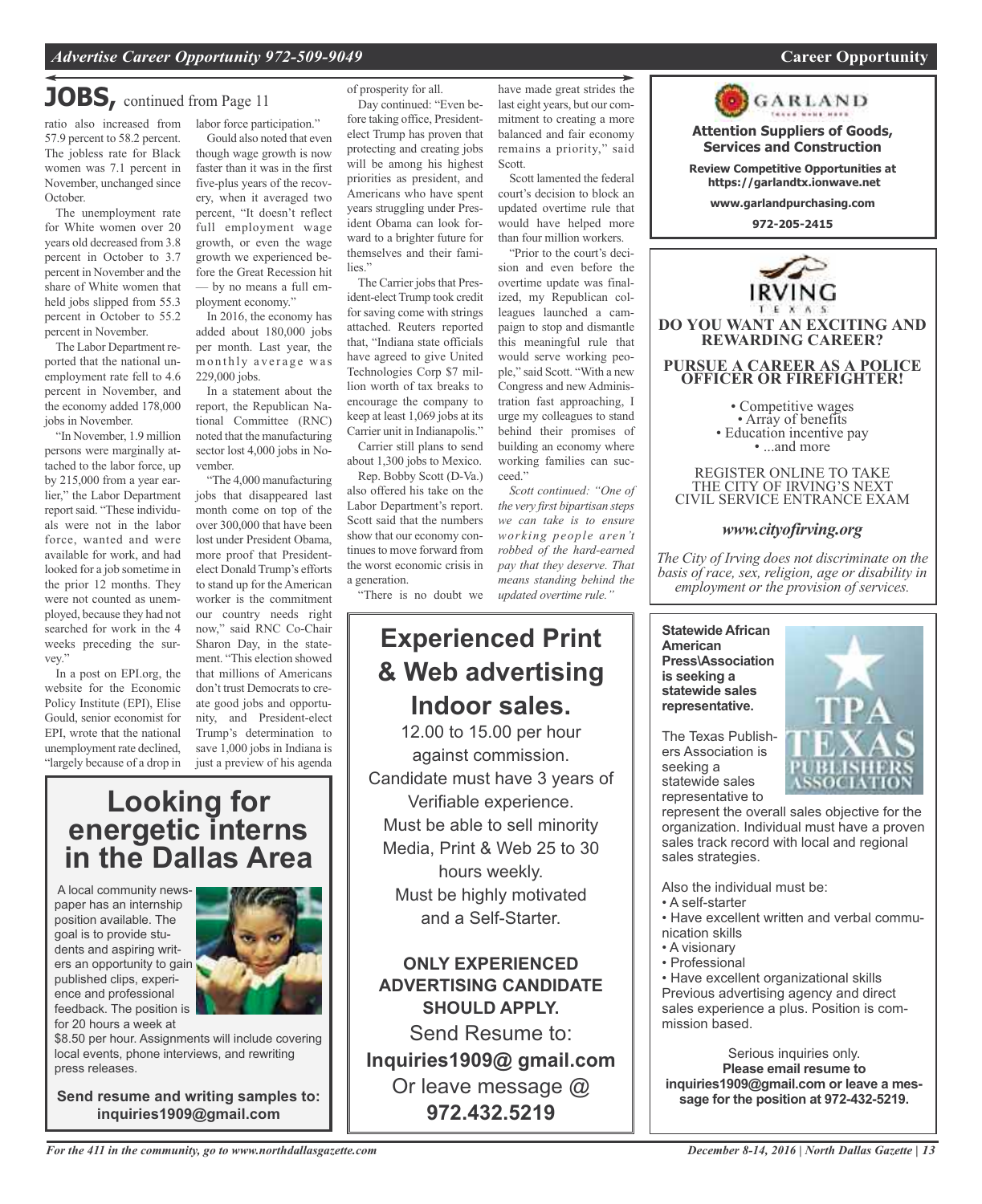**BETHEL BIBLE FELLOWSHIP, CARROLLTON (A PLACE TO BE-LONG)**

**NOTICE: Pastor Woodson serves the community by providing "Professional Therapy and Counseling Services" NOT FREE, but on a "Sliding Fee" scale. To schedule an appointment call the Pastoral Counseling Center at 972-526-4525 or email the church.**

**December 11, 9:45 a.m.** You're invited to our Sunday Morning "Prayer and Meditation" followed by Morning Worship Service at 10 a.m. See what God is doing through and with us; you will be blessed.

#### **December 14, 7 p.m.**

Join us in Wednesday's Prayer and Bible Study Class with Senior Pastor Woodson Brenda Patterson teaching a series on "Design for Discipleship, Book 5, Chapter 4." Spiritual maturity is 4." Spiritual maturity is God's desire for you. It's Time to Grow; Ephesians 4:12 & 13.

Dr. Terrance Woodson, Senior Pastor 1944 E. Hebron Parkway Carrollton, TX 75007 972-492-4300 www.bethelbiblefelloswhip.org

 $\mathcal{L}_\text{max}$  , which is a set of the set of the set of the set of the set of the set of the set of the set of the set of the set of the set of the set of the set of the set of the set of the set of the set of the set of **CHRIST COMMUNITY CHURCH IN RICHARDSON**

**December 11, 8:45 a.m. and 11 a.m.** You're invited to our Morning Services as we worship, honor and praise God for

**December 14** Join us at 12 Noon with Rev. Viveca Potter teaching on the Word of God; come back at 6:45 p.m. for Corporate Prayer and stay for Senior Pastor Autry at 7:30 p.m. teaching the Word of God. Our youth will come for Food and Fellowship at 7 p.m. followed by Bible

His blessings.

Study at 7:30 p.m.

Dr. Terrence Autry, Senior Pastor 701 Centennial 972-991-0200 Richardson, TX 75081 www.Christcommuni-

tyrichardson.org

#### **FELLOWSHIP CHRISTIAN CENTER CHURCH IN ALLEN "THE SHIP"**

Follow us on Social Media (Facebook, Twitter, YouTube and Vimeo).

#### **December 11, 8 a.m.** Join us on our main campus at 200 West Belmont Drive for Early Morning Worship and be blessed; followed by our Sunday Worship Services at Bolin Elementary School in Allen, Texas 75002 and bring someone with you, you will be blessed.

#### **December 14**

Join us in our Wednesday's 12 Noon-Day Live, Prayer and Bible Study and/or our Wednesday Night Live, Prayer and Bible Study at 7 p.m. to learn more about God's Word at the Joycie Turner Fellowship Hall, 200 West Belmont Drive in Allen. Be encouraged by God's plan for your maturity and His glory; and most of all, be prepared to grow. Dr. W. L. Stafford, Sr., Ed. D. Senior Pastor

5705 Cheyenne Drive at Bolin Elementary School in Allen 75002 for Sunday Morning Worship and the Admin. Building Address is 200 W. Belmont Drive Allen, TX 75013 972-359-9956

#### www.theship3c.org

#### **INSPIRING BODY OF CHRIST CHURCH, Let's Go Fishing! MATTHEW 4:19**

 $\mathcal{L}_\text{max}$  and  $\mathcal{L}_\text{max}$  and  $\mathcal{L}_\text{max}$ 

It's a New Year and a new time. Unite, only one Sunday Morning Worship Service, mark your calendars; starting January 1, 2017 our new starting time will be 10 a.m.

#### **December 11, 7:30 and/or 11:30 a.m.** You're invited this Sunday as we praise, worship, honor and magnify God's Holy name.

**December 12, 7 p.m.** Join us in Monday School as we grow in God's Word and learn what God has to say to us.

Pastor Rickie Rush 7701 S Westmoreland Road Dallas, TX 75237 972-372-4262 www.Ibocchurch.org  $\overline{\phantom{a}}$  , and the set of the set of the set of the set of the set of the set of the set of the set of the set of the set of the set of the set of the set of the set of the set of the set of the set of the set of the s

#### **MT. OLIVE CHURCH OF PLANO (MOCOP)**

**December 11, 10 a.m.** Join us for Worship Service as we praise and worship God for His Honor and His glory; and don't forget to comeback at 7 p.m. for our Brazilian Church.

### **December 14**

You're invited to our Wednesday's Bible Study class; you will learn what God has to say to us. Come to be encouraged by God's plan for your spiritual growth and His glory.

Pastor Sam Fenceroy Senior Pastor and Pastor Gloria Fenceroy 300 Chisholm Place Plano, TX 75075 972-633-5511 www.mocop.org

#### **SHILOH MBC IN PLANO (WHERE COMMUNITY BECOMES FAMILY)**

 $\mathcal{L}_\mathcal{L}$  , where  $\mathcal{L}_\mathcal{L}$  is the set of the set of the set of the set of the set of the set of the set of the set of the set of the set of the set of the set of the set of the set of the set of the set of the

**December 11, 8 a.m. and 11 a.m.** Join us for Worship Services and fellowship as we give God all glory, honor and praise.

Also, don't forget our Annual Christmas Banquet at 2 p.m. until 6 p.m. It's always fun and inspirational. Call the church for details.

**December 14, 7 p.m.** You're invited to our Wednesday's Bible Study to learn more about God's Word. Come and be encouraged by God's plan for your maturity and growth; it's all for His glory and His honor. We are, "Growing in Christ through the study of His Word."

### Investors Liquidation Sale: **Laurel Land Cemetery Burial Plot For Sale (one space) Section # 3, Space # 15, Lot # 20**



Laurel Land Cemetery charges for cost of single Plot: \$3995.00 Discount Amount, if you act right away: <\$1745.00> (your savings) Your Cost: \$2250.00

> **Call Today! 972.432.5219** (leave message,if no answer)

#### Our AWANA (Approved Workman Are Not Ashamed from 2 Timothy 2:15) is held from 6:30 - 8:15 pm, now through May. Kick-off was September 7th. There is no charge for registration for new participants! This is a Bible-based program for children and youth, ages three years old through the 12th grade. The emphasis is on memorizing  $\overline{\phantom{a}}$  , and the set of the set of the set of the set of the set of the set of the set of the set of the set of the set of the set of the set of the set of the set of the set of the set of the set of the set of the s

the Word of God and developing a personal relationship with our Lord Jesus Christ in a structured, safe and fun environment. Our church ministries offer opportunities for motivation and growth; join us and see. Be blessed of the Lord.

Dr. Isaiah Joshua, Jr. Senior Pastor

920 E. 14th Street Plano, TX 75074 972-423-6695 www.smbcplano.org

### **WESTSIDE BAPTIST CHURCH**

**December 11, 3 p.m.** You're invited to join us for a FREE evening of joy, songs and praise with the 100 Voices Male Choruses from the DFW Metroplex, with special guest Nathan Myers

Minister Thomas Bessix Senior Pastor 900 Bellaire Blvd. Lewisville, TX 75067 972-221-5668 www.wbcchurch.org



### Kedra A. Flowers CPA PC

### www.**IRSsafe**.com

NDG now has a "Special Advertising Package"for churches and non-profit organizations that need to let the community know about your Special Event.

### Opportunity You Can Measure...

### **Church Events**

- Church Anniversary
- Pastor's Anniversary
- Women's Day
- Men's Day

### **Non-Profit Org. Events**

- Fundraisers
- (Concerts)
- Special Events
- (Personal or Community)

### Special Rate \$199

(Black & White, per insertion) Ad size - 4.905"x 6"(Quarter Page, B&W) (NOTE: Color Ad \$75 extra per inserion) Production disclaimer - NDG ad meake-ready is not included in promotion. Layout/production of "copy ready"ad will be a nominal extra cost. E-mail ad copy to: Marketing@NorthDallasGazette.com or call our Marketing Department today! 972-509-9049



*14 | December 8-14, 2016 | North Dallas Gazette*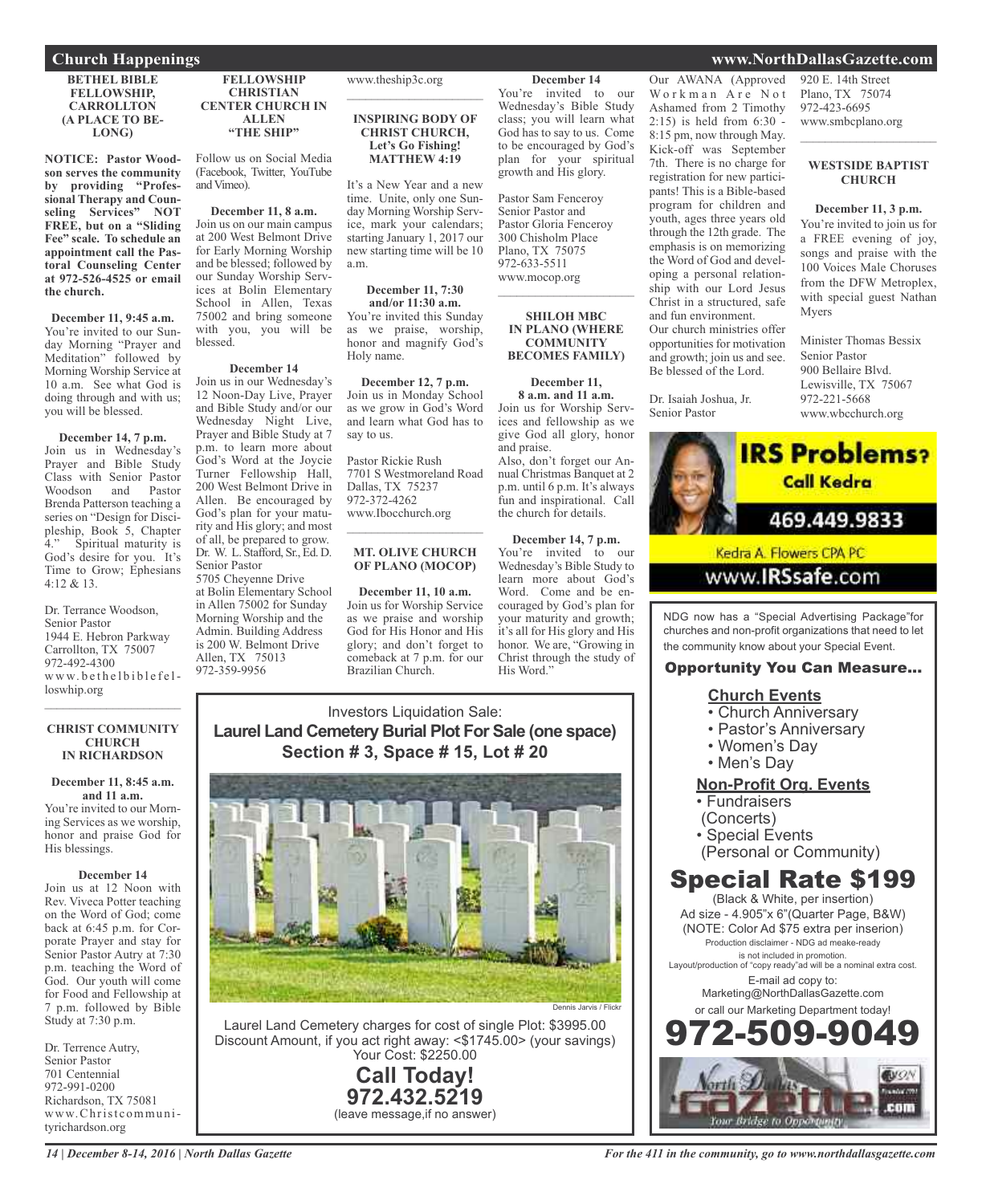# **A 'Spirit of God' Christian**



*Send email to: businessoffice@ northdallasgazette.com to sign up for Sister Tarpley's weekly electronic newsletter.*

"For as many as are led by the Spirit of God they are the sons of God. For ye have not received the Spirit of bondage again to fear; but ye have received the Spirit of adoption, whereby we cry Abba, Father.

The spirit itself beareth witness with our spirit, that we are the children of God." **Romans 8:14-16.**

Joshua and Caleb are described in Bible Scripture as men who had a different spirit. They were two of the 12 spies sent into the Promised Land to determine if it could be taken as God had promised it to them.

The other ten gave a bad report that instilled fear in the people, which ultimately caused a rebellion. This resulted in an entire generation dying in the desert.

Joshua and Caleb were the only two who were led by the Spirit of God, versus the spirit of fear. They were the only ones to enter the Promised Land from their generation.

Are you an individual led by the Spirit of God? The verse above tells us that those who are led by the Spirit are sons of God.

"But My servant Caleb, because he had another spirit with him, and hath followed Me fully, him will I bring into the land whereinto he went; and his seed shall possess it." **Numbers 14:24.**

Caleb was a Spirit of God man. The Spirit led him. He was not led by fear.

Many believers have failed to enter into their own Promised Land because they have failed to be led by the Spirit of God rather than by fear of the unknown.

Fear prevents Christians from entering into what God has promised for them. God has reserved an inheritance for Christians that is

North Dallas Gazette takes a moment to reflect on the past with

exceedingly good.

"Now unto Him that is able to do exceeding abundantly above all that we ask or think, according to the power that worketh in us," **Ephesians 3:20.**

God described the Promised Land as a land of milk and honey. Christian's own Promised Land is the same,

a land of milk and honey. But, they must be led by

the Spirit of God to enter in. Christians cannot be led by fear, reason and analysis, or even skill. The Spirit must lead them.

God's plans are bigger than Christians could ever imagine. He will always honor His promises. His



*Senior Pastor Terrance & Sister Ve Woodson, as they are bidding farewell to Bro. Robert (Bob) Miranda; he is moving back home to Miami, Florida as they are wishing Bro. Bob and everyone a Merry Christmas and a very Happy and Prosper New Year*



Get B.A.D. Not MAD -- I saw a man with an acronym on his shirt that had "I'm B.A.D."; being curious I asked the man, "What does B.A.D. stand for? He said: B . A . D . s t a n d s f o r "Blessed And Delivered." A little advice for the Chris-

love shows no bounds and He always look at the heart. However, it is good for Christians to remember that God will discipline Christians when they stray and the Holy Spirit will convict the heart and speak to the mind to keep Christians in line with God's purpose. **Something to Ponder:**

tian for this Holiday Season and for the rest of your life.

1) When the enemy tries to attack you, be B.A.D. Pray for the enemy

2) When things don't see to be going right on your job, be B.A.D. Take it to the Lord in prayer.

3) When things are not looking good in your life, be B.A.D. Talk to people and take it to the Lord in prayer.

4) When folks scandalize your name, be B.A.D; and take it to the Lord in prayer. Get with somebody that you can just be B.A.D. with and praise the Lord.







Fustor



SMBC: A church Focused on Īsiah Joshua, Jr.

Excellence while Teaching the Word. Preaching the Gospel, Reaching the World

Worship Times: 8 and 11 a.m. Sunday School: 9:45 a.m. Mid-week: Wednesday at 7:00 p.m. Youth Church: Every 3rd, 4th, and 5th Sunday at 10:45 a.m. AWANA: Wednesday at 6:30 p.m. Contact Information: 972-423-6695 www.smbcplano.org

**Historical Perspectives from Sister Tarpley** Hear what it was like growing up in <sup>a</sup> very different Dallas when Booker T. Washington was <sup>a</sup> black school. Sister Tarpley graduated frm there and went on to college and later became <sup>a</sup> city councilmember in Carrollton. **Look for NDGTV at NorthDallasGazette.com**Second Keyboardist Needed: Please CaB For Info DE Fellowship Christian<br>BIB Center Church ww.theship3c.org 972.359.9956 200 W. Bernsht Drive . - Allen, TX 75013 A Kingdom Building Church **Early Morning Service** Sunday Morning Worship 00 W. Belmont Drive **Nexty Elementary** Alice TX 75013 1450 Ethnologies Drug-Allen, 1X 75002 **图 00 点 图** Wadnasday Night Live **DO W. Retroem Days** Allen, TX 75013

*For the 411 in the community, go to www.northdallasgazette.com*